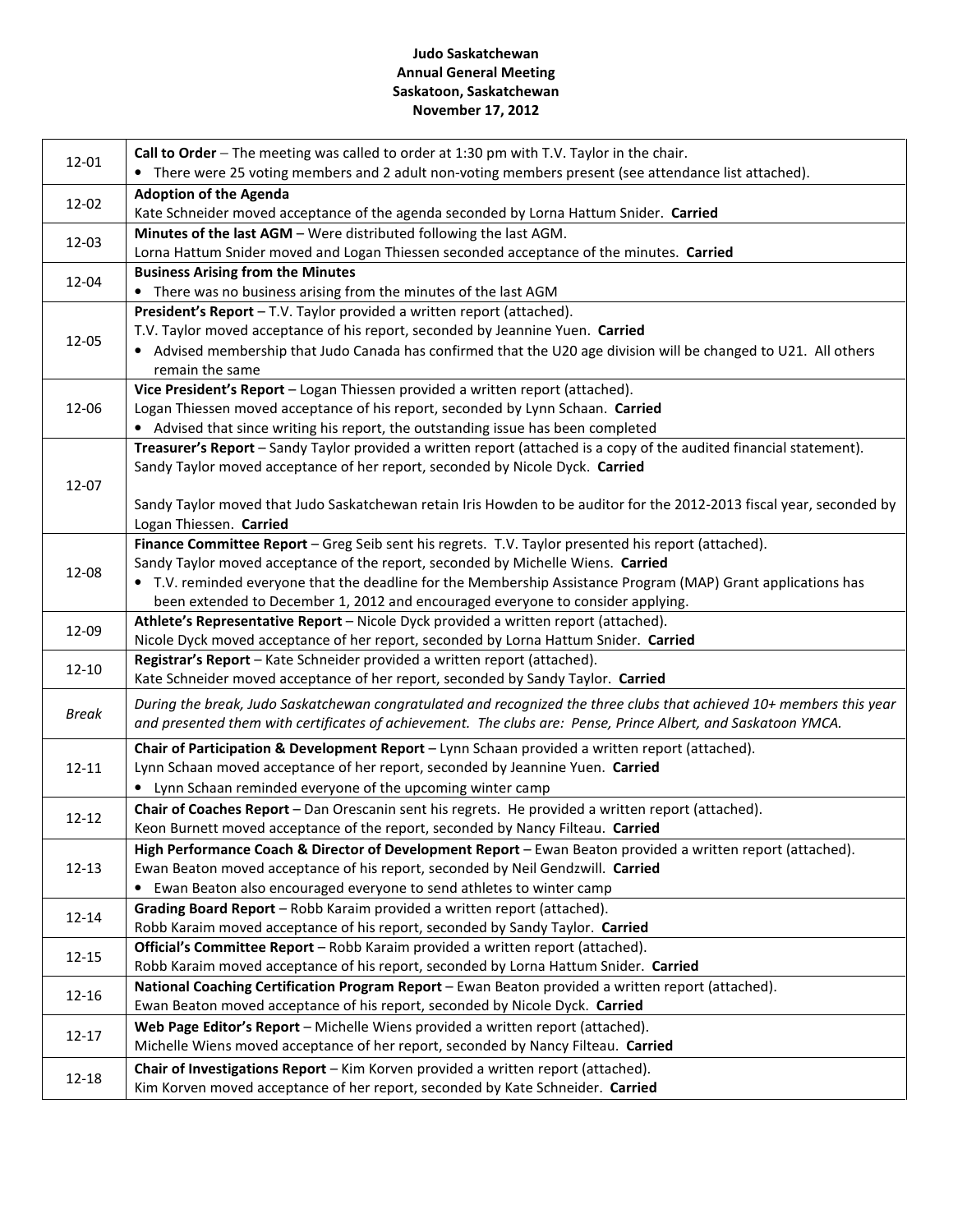|           | <b>Election of Officers and Chairperson</b>                                                                                              |
|-----------|------------------------------------------------------------------------------------------------------------------------------------------|
|           | • The Vice President (Logan Thiessen) took the chair for the election of the President                                                   |
|           | • President – the nominating committee presented T.V. Taylor who was declared President by acclamation                                   |
|           | • T.V. Taylor resumed the position of President and conducted the remainder of the elections                                             |
|           | • Treasurer - the nominating committee presented Sandy Taylor who was declared Treasurer by acclamation                                  |
|           | Chair of Participation & Development - the nominating committee did not have anyone to present                                           |
|           | Blair Taylor was nominated from the floor. He declined the nomination                                                                    |
|           | In the absence of a nominee, the executive will appoint someone to fill this position                                                    |
|           | Chair of Coaches - the nominating committee presented Robb Karaim who was declared Chair of Coaches by<br>acclamation                    |
|           | Athlete's Representative - this position will be elected at the first team training after the AGM<br>٠                                   |
| $12 - 19$ | Chair of Grading Board - the nominating committee presented Robb Karaim                                                                  |
|           | Brian Cook was nominated from the floor. He declined the nomination                                                                      |
|           |                                                                                                                                          |
|           | Robb Karaim was declared Chair of Grading Board by acclamation                                                                           |
|           | Chair of Officials - the nominating committee presented Robb Karaim who was declared Chair of Officials by<br>٠<br>acclamation           |
|           | Registrar - the nominating committee presented Kate Schneider who was declared Registrar by acclamation<br>$\bullet$                     |
|           | Chair of Investigations - the nominating committee presented Kim Korven who was declared Chair of<br>$\bullet$                           |
|           | Investigations by acclamation                                                                                                            |
|           | Webpage Editor - the nominating committee presented Michelle Wiens who was declared Webpage Editor by<br>$\bullet$                       |
|           | acclamation                                                                                                                              |
|           | Elections were completed                                                                                                                 |
|           |                                                                                                                                          |
|           | <b>New Business</b>                                                                                                                      |
|           | Question was raised whether Judo Saskatchewan has considered creating a position for a female representative on<br>1.                    |
|           | the Board. Discussion:                                                                                                                   |
|           | This was considered in the past                                                                                                          |
|           | Not everyone felt the need for a specific female position                                                                                |
|           | Suggested that Chair of Participation and Development include a mandate to promote female participation<br>$\overline{\phantom{a}}$      |
|           | Suggested that the executive is not the place - that this needs to be done at the club level<br>$\blacksquare$                           |
|           | Concern expressed around losing female athletes to wrestling<br>$\blacksquare$                                                           |
|           | Consider splitting the position of Chair of Participation and Development - too much work for one individual<br>$\overline{\phantom{a}}$ |
|           | Suggest "women's only" group or activities<br>$\overline{\phantom{a}}$                                                                   |
|           | The Chair advised that the Executive would take this into consideration                                                                  |
| 12-20     | Concerns were expressed that new people were needed to take leadership for growth in sport and organization<br>2.                        |
|           | Question was raised whether Judo Saskatchewan has ever considered Yellow Page ads for promotion and<br>3.                                |
|           | advertising                                                                                                                              |
|           | Discussed - yellow page ads are expensive - phone number needed                                                                          |
|           | Chair responded that Judo Saskatchewan has encouraged signs and advertising at leisure centres and fully                                 |
|           | supports promotion ideas and has a budget for it. Clubs should present proposals to exec for consideration.                              |
|           | <b>By-Laws: Dispute Resolution Policy</b><br>4.                                                                                          |
|           | Brought forth by Kim Korven that Dispute Resolution Policy only has 2 extremes.                                                          |
|           | Proposed amendment - if no disagreement on facts, allow for a letter of reprimand                                                        |
|           | The Chair requested that Kim contact Greg Seib to review the Policy                                                                      |
|           | Any amendments must be presented to the executive at least six weeks prior to the next AGM and must be                                   |
|           | distributed to the membership at least 15 days before the AGM.                                                                           |
|           | Date and Location of Next Annual General Meeting. It was moved by Logan Thiessen that the next AGM be held on                            |
| 12-21     | November 16, 2013, in Moose Jaw. Seconded by Jeannine Yuen. Carried                                                                      |
|           | It was suggested the AGM consider the provision of childcare to encourage more members to attend.                                        |
|           | The organizing committee for the 2013 AGM were asked to provide a proposal and budget for consideration<br>$\bullet$                     |
| 12-23     | Adjournment - Blair Taylor moved that the meeting adjourn at 3:PM. Seconded by Nicole Dyck. Carried                                      |
|           |                                                                                                                                          |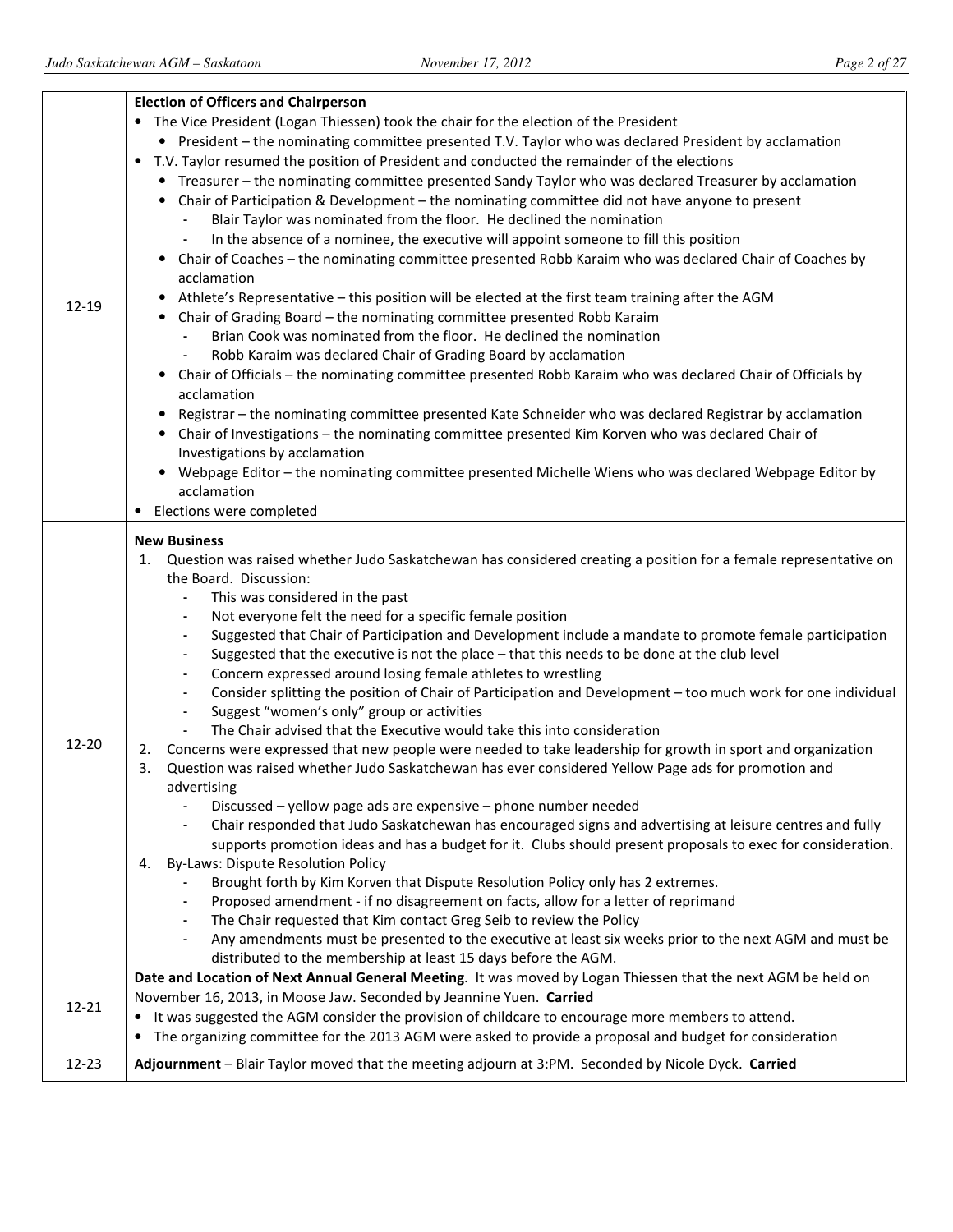| Name           |                     | Club                    |  |  |  |
|----------------|---------------------|-------------------------|--|--|--|
| $\mathbf{1}$   | Lorna Hattum Snider | Avonhurst               |  |  |  |
| $\overline{2}$ | Mel Kozlowski       | Battleford              |  |  |  |
| 3              | Dean McGarry        | Lloydminster Judo Club  |  |  |  |
| 4              | Jim Wiens           | Moose Jaw               |  |  |  |
| 5              | Michelle Wiens      | Moose Jaw               |  |  |  |
| 6              | <b>Brian Cook</b>   | Moose Jaw               |  |  |  |
| $\overline{7}$ | T.V. Taylor         | P.A. Judo Club          |  |  |  |
| 8              | Sandy Taylor        | P.A. Judo Club          |  |  |  |
| 9              | <b>Blair Taylor</b> | P.A. Judo Club          |  |  |  |
| 10             | Sean Winkler        | Pense Judo              |  |  |  |
| 11             | <b>Bev Yuen</b>     | Regina Y Judo Club      |  |  |  |
| 12             | Jeannine Yuen       | Regina Y Judo Club      |  |  |  |
| 13             | Robb Karaim         | Regina Y Judo Club      |  |  |  |
| 14             | Lynn Schaan         | Saskatoon YMCA          |  |  |  |
| 15             | <b>Bob Beaumont</b> | Saskatoon YMCA          |  |  |  |
| 16             | <b>Blair Doige</b>  | Saskatoon YMCA          |  |  |  |
| 17             | <b>Keon Burnett</b> | Senshudokan             |  |  |  |
| 18             | Kim Korven          | Senshudokan             |  |  |  |
| 19             | Neil Gendzwill      | South Corman Park       |  |  |  |
| 20             | Nancy Filteau       | Swift Current Judo Club |  |  |  |
| 21             | Logan Thiessen      | Swift Current Judo Club |  |  |  |
| 22             | Ron DePauw          | Swift Current Judo Club |  |  |  |
| 23             | Kate Schneider      | Vibank                  |  |  |  |
| 24             | Darryl Potts        | Watrous Ju No Ri        |  |  |  |
| 25             | Nicole Dyck         | Watrous Ju No Ri        |  |  |  |

# Attendance - Judo Sask AGM – November 17, 2012 Voting Members

# Non-Voting Member

| Name. |             | Club      |
|-------|-------------|-----------|
|       | Ewan Beaton | Judo Sask |

Guest

| <b>Name</b> |                 | Club           |
|-------------|-----------------|----------------|
|             | 1 Tammy Guthrie | P.A. Judo Club |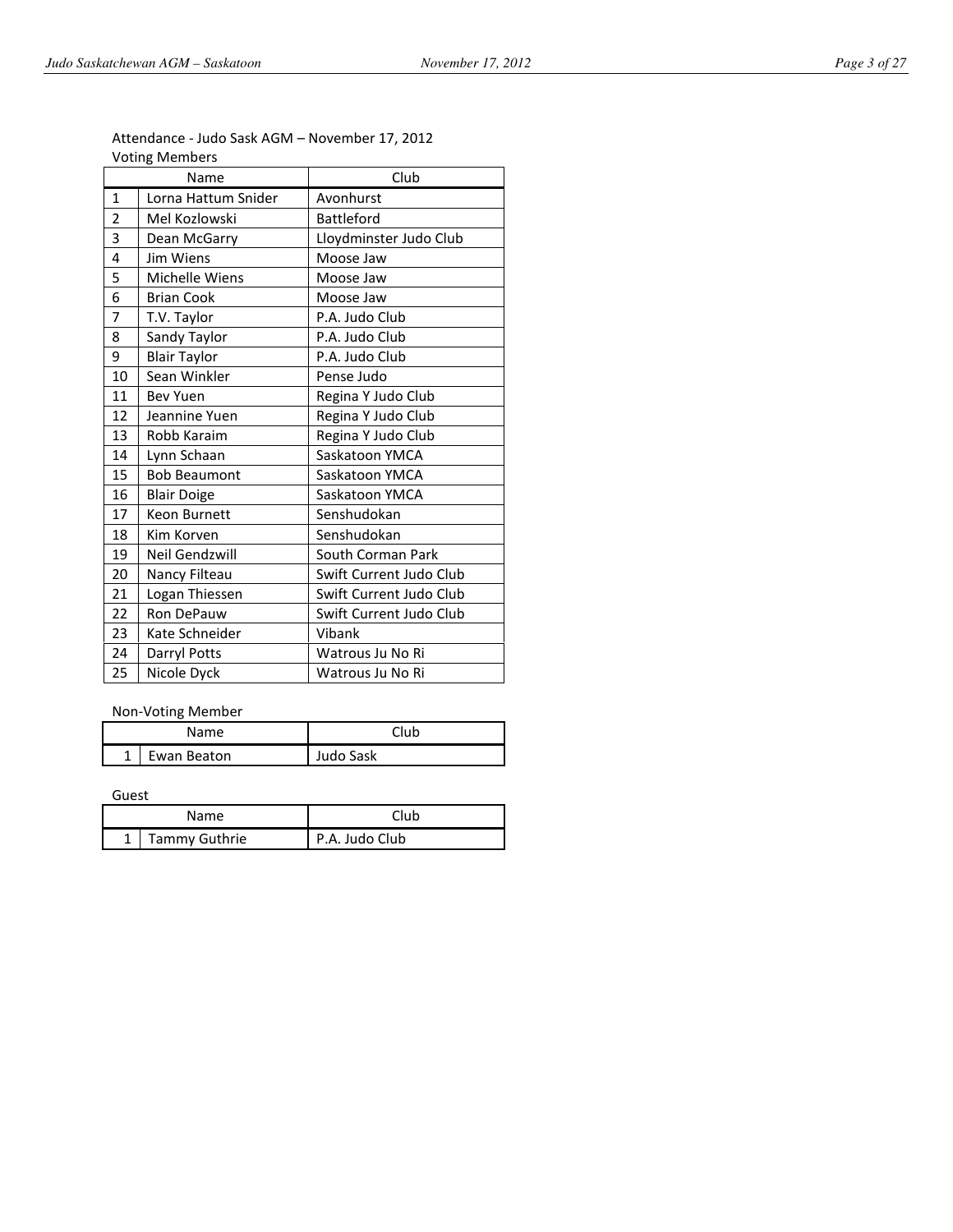# Presidents Report

It has been an honor to be your President over the past year. In accordance with our By-Laws, the President must present a written report on the affairs of the society for the previous year. Here is my report covering the period since our last AGM.

During the past year I have attended and chaired all meetings of the Judo Saskatchewan Executive Committee and participated in all selection committee meetings. I have been an active member of the Finance Committee, the Participation and Development Committee, the Sanction Committee, the High Performance Planning Initiative Committee, and the Coaches Committee.

Committee Membership: While the both Grading Committee and the Referees Committees have active committees, there has been less involvement on the Coaches Committee and the Participation & Development Committee. This leads to not only overworked Chairpersons but a lack of development or succession planning opportunities. It is my very strong recommendation that the incoming Chair of Coaches and the incoming Chair of Participation & Development both take an orientation session and then bring forward to the Executive a list of their committee members who need to be active members.

Canadian Sport Policy: The previous Canadian Sport Policy adopted by all Governments and all sports in Canada had the four pillars of Capacity, Interaction. Participation & Development and Excellence. In June of 2012 the Government of Canada approved a new sport policy based on five pillars of *Introduction to Sport*, Recreational Sport, Competitive Sport, High Performance Sport, and Sport for Development. At the provincial level our primary function will be the first three pillars while also preparing our athletes to move to the fourth pillar which will be more at the Judo Canada level.

Judo Saskatchewan Long Range Plan: Judo Saskatchewan is required to have a long range plan in place and it must cover a period of at least three years into the future. Our current plan needs to be redone to reflect the future and it will need to be based on the pillars outlined in the Canadian Sport Policy. Should anyone have ideas on the strategic direction that Judo Saskatchewan should be taking, please share your ideas with any member of the judo Executive.

Change in the Canadian Calendar of Events – Judo Canada has moved the National Championships to May. This will cause a change in the tournament schedule at the National level and also at the Provincial level. It will also cause Judo Saskatchewan to review and determine the length of our judo season. Within the Canadian judo community there are two distinctly different trains of thought: The push for the change in Nationals was led by the Quebec representative who feels that athletes need a break from judo and a 11 or 12 month schedule is too long. There is a second position that with the Nationals in May this will allow athletes to train more during the summer therefore advancing their skill level. Within Saskatchewan we hear both thoughts and we will need to develop our own plans and programs. The incoming Chair of Coaches will be tasked to put together a small committee and consult with clubs, club coaches, parents and athletes and bring forward a recommendation to the Executive for discussion and review.

Change in Age Divisions: Based on World events Judo Canada has amended the age divisions for 2012/2013, to be Grand Masters, Senior, U20, U18, U15, U13, U11 etc. However over the next year Judo Canada will review the Long Term Development Model and make additional age changes for the 2013/14 season.

Judo Saskatchewan Sanction Committee: This committee is currently comprised of Kim Korven, Robb Karaim and T.V. Taylor. The committee has done much consultation had several meetings and came up with the following to be applied this coming judo season. All actions are intended to improve both the quality and quantity of judo for the upcoming season.

- 1. All tournaments must submit their completed application and technical package at least 90 days prior to the event.
- 2. Judo Saskatchewan will stay the course on the scoring system for the U9 & U11, and are willing to work with the Coaching Committee to develop a scoring to standard system for next year should they so wish.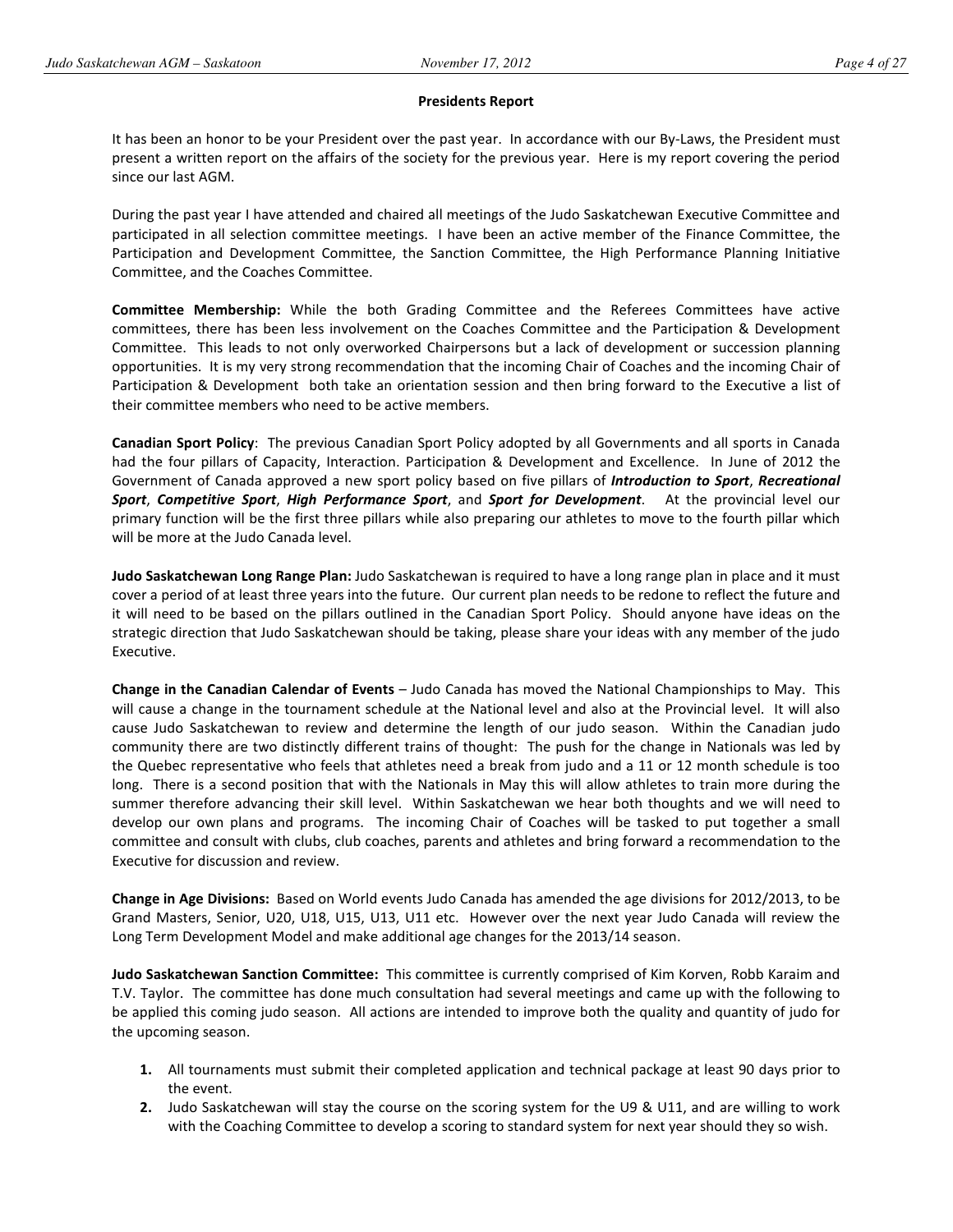- 3. Judo Saskatchewan will go to a round robin system with pools and a fight off for medals for all divisions with less than 8. This will lengthen the tournaments some but will give more matches and more meaningful matches.
- 4. Judo Saskatchewan will build in a formal ½ hour warm up session with our High Performance Coach prior to the U15 and older group so that every athlete gets an additional  $\frac{1}{2}$  hour on mat experience on competition day in addition to their competition time.
- 5. Unless there are sufficient numbers the U20 and Senior divisions will be combined.
- 6. Judo Saskatchewan has developed a template tournament technical package for all clubs to follow and this has been sent to each club hosting a tournament this year.
- 7. The Sanction Committee recommends and supports more provincial tournaments especially white/yellow belt ne-waza tournaments

Sask Sport High Performance Planning Initiative: Judo Saskatchewan is currently working with Sask sport and a professional international sport consultant to develop a High Performance Plan for Judo Saskatchewan. This is an initiative that is occurring for all sports and in several provinces. Work continues with T.V. Taylor, Ewan Beaton, Blair Taylor, Nancy Filteau and Garry Yamashita on the working committee. This is a time consuming project and we have had several meetings and numerous conference calls. Once the final draft is developed it will be provided to the Executive for approval then filed with Sask Sport and published for access by all Judo Sask members. This will hopefully be completed some time in early 2013.

Club Development/Coaches Retreat: In September 2012 we hosted a very successful event with a total of 64 people attend the event. There were 21 coaches who attended from out of province and 43 coaches from in province and this included at least one coach from every club in Saskatchewan. Our future development and progress lies in our club coaches and we very much need to recognize and support this. Judo Saskatchewan has a small budget dedicated to Coach Development and we would very much welcome input from the clubs on what developmental opportunities we might be able to provide to the club coaches.

I respectfully move acceptance of my report. T.V. Taylor

æ

# Vice Presidents Report

I have sat in on the following conference calls:

- April  $3^{\text{rd}}$ , 2012
- May 29<sup>th</sup>, 2012

Attended the following executive meetings

- Dec.  $10^{th}$ , 2012 AGM
- July  $21^{st}$ , 2012

Sat on the following boards for executive

- Harrasment Policy
- Nominations Committee

I had one incident that required investigation this past year. I passed the information on to the Investigation committee. That incident was investigated and I received the report from the Chair. I passed the findings from the report onto the subjects of the complaint and also the person who initiated the complaint. As of the time of this report, the matter is still open and I am hoping that we can close this matter in a timely fashion

I respectfully move acceptance of my report. Logan Thiessen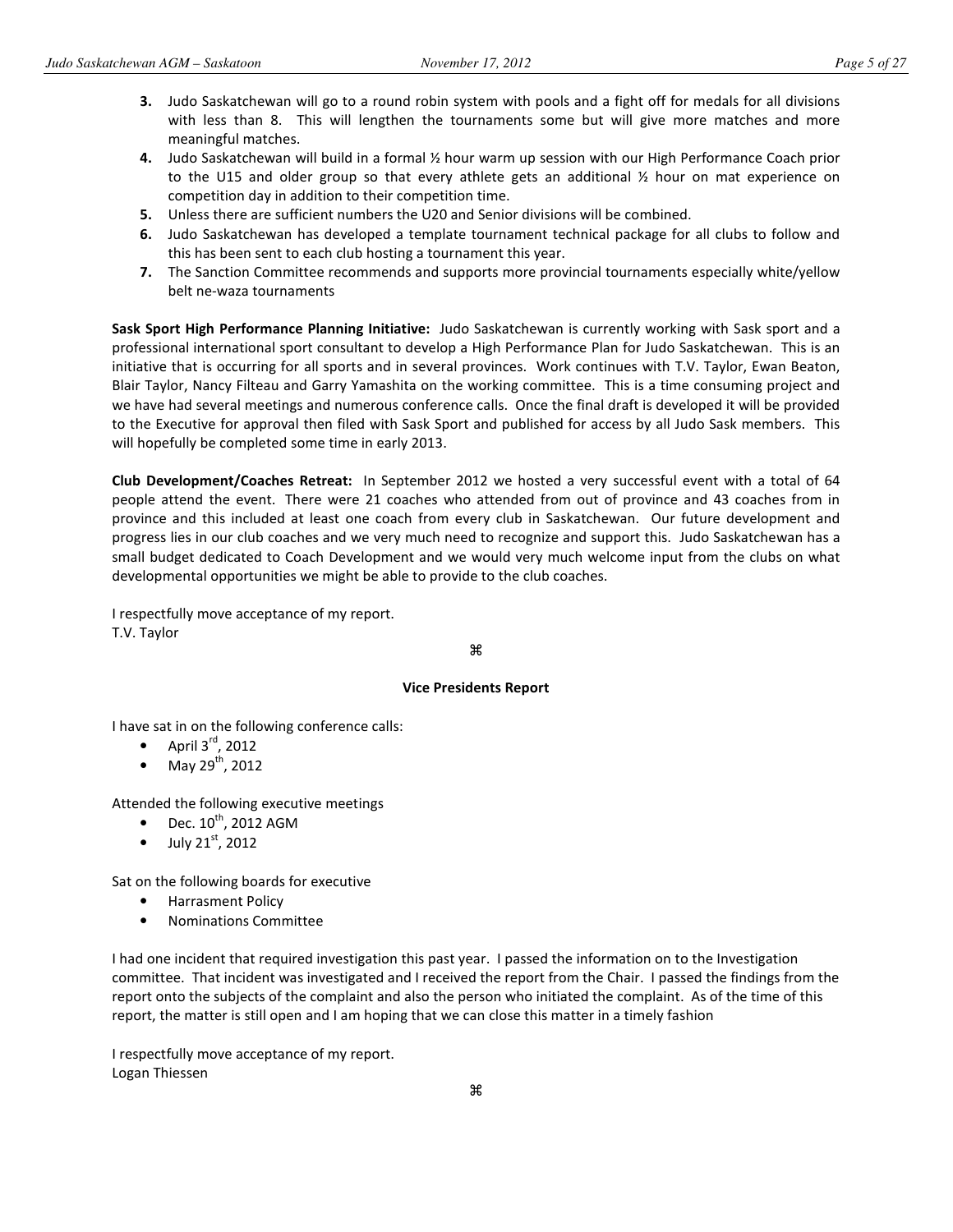# Treasurer's Report

On August 31, 2012 the books were closed and prepared for audit. The audit was completed on October 11, 2012. A copy of the audited financial statements for the fiscal year ending August 31, 2012 is attached to my report.

Currently the positions that have signing authority are the President, Chair of Finance and Treasurer. The Judo Saskatchewan bylaws require two out of the three signatures on cheques written on the organization's bank account.

Our current auditor is Iris Howden, CMA of Regina, Sk. It is my recommendation that we retain her for the upcoming fiscal year 2012-2013.

I respectfully move acceptance of my report. Sandy Taylor

æ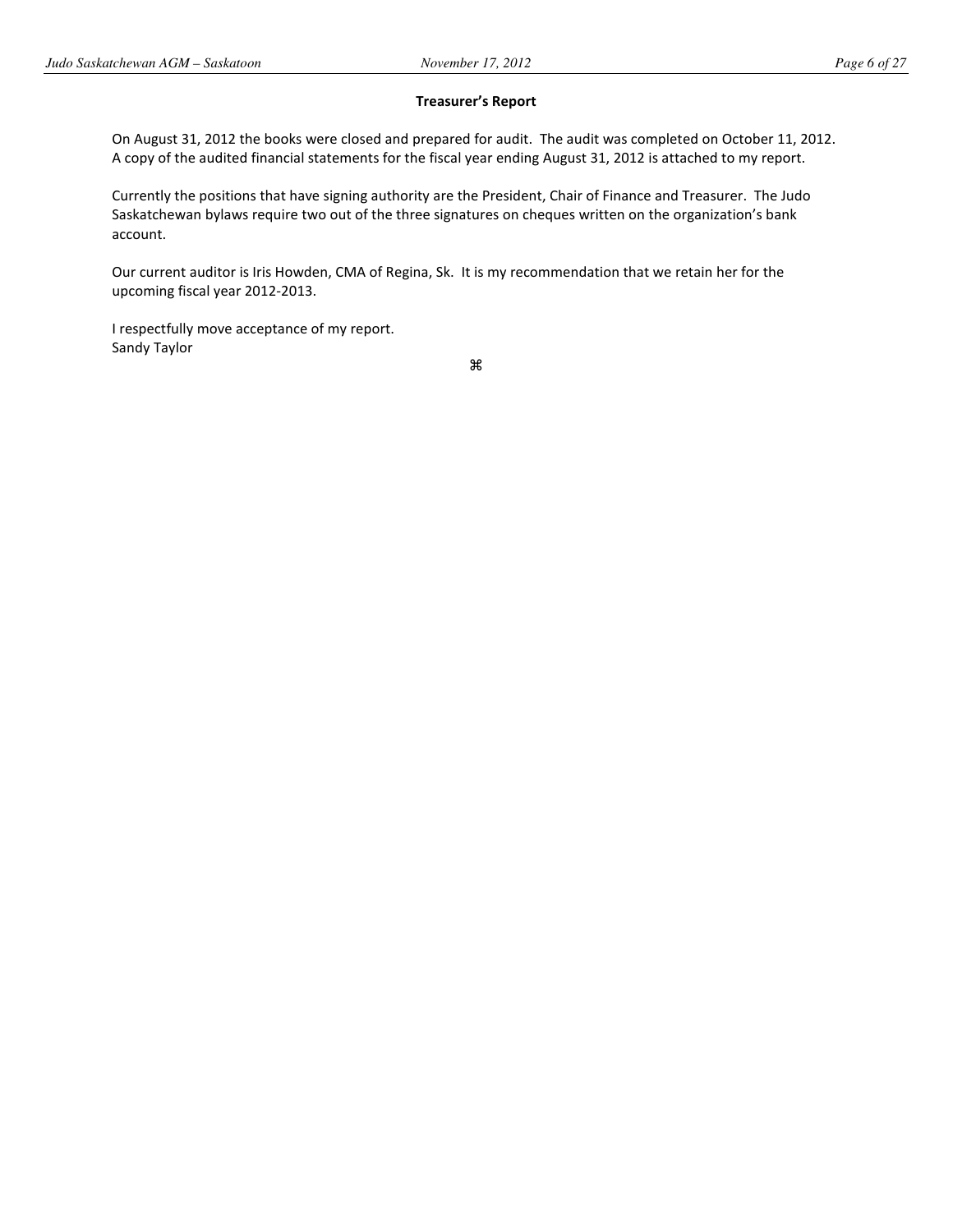$\lambda$ 

# SASKATCHEWAN KODOKAN BLACK BELT ASSOCIATION INC.

**Audited Financial Statements** 

For the fiscal year ended August 31, 2012

Iris Howden, CMA

Regina, SK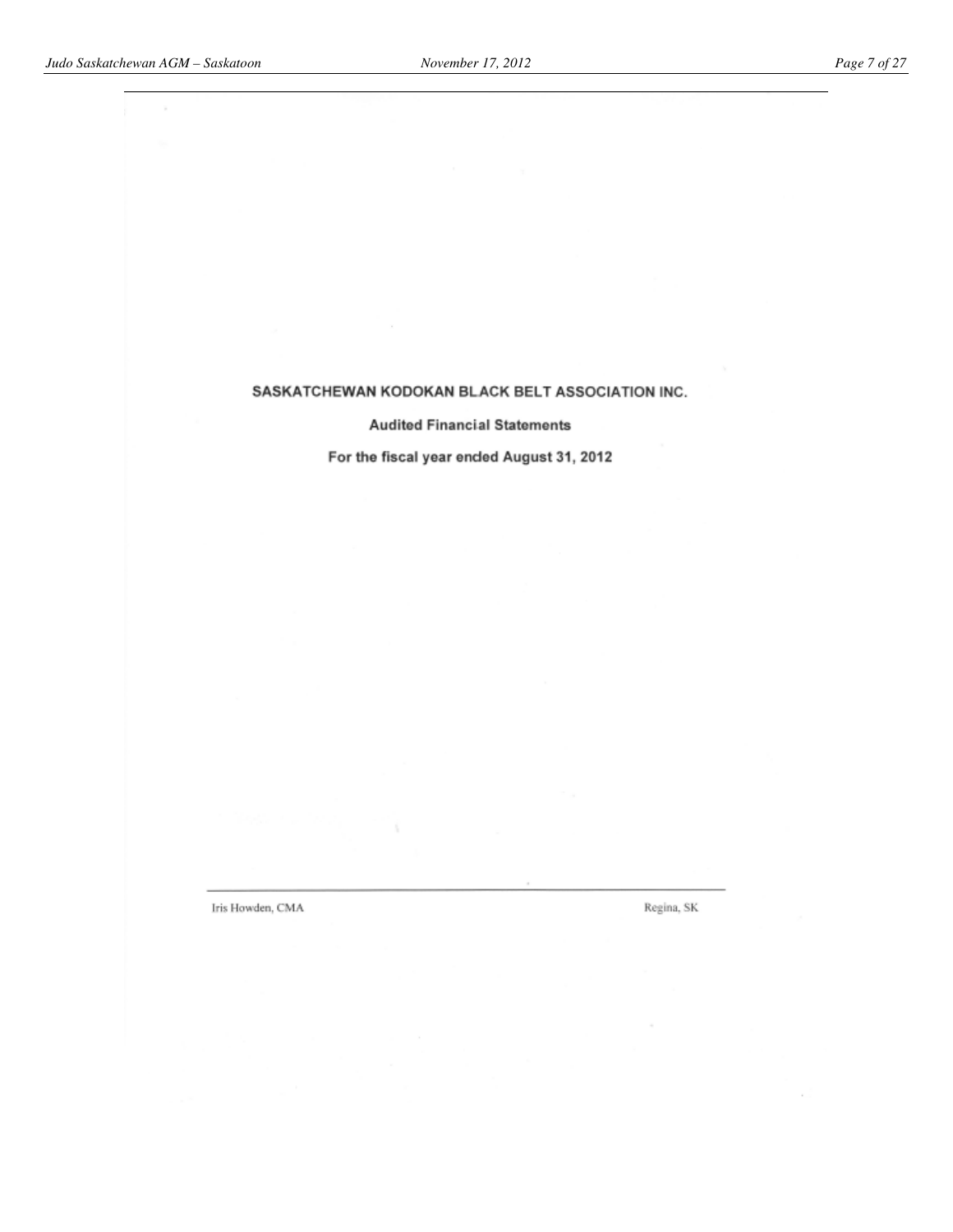# **Iris Howden, CMA**

## **INDEPENDENT AUDITOR'S REPORT**

#### To the Members of

### Saskatchewan Kododan Black Belt Association Inc.

I have audited the accompanying statement of financial position of the Saskatchewan Kodokan Black Belt Association Inc. as at August 31, 2012 and the statements of revenue and expenses, net assets and cash flows for the year then ended, and a summary of significant accounting policies.

# Management's Responsibility for the Financial Statements

Management is responsible for the preparation and fair presentation of these financial statements in accordance with Canadian Accounting Standards for Private Enterprises and for such internal control as management determines is necessary to enable the preparation of financial statements that are free from material misstatement, whether due to fraud or error.

### Auditor's Responsibility

My responsibility is to express an opinion on these financial statements based on my audit. Except as explained below, I conducted the audit in accordance with Canadian generally accepted auditing standards. Those standards require that I comply with ethical requirements and plan and perform the audit to obtain reasonable assurance whether the financial statements are free of material misstatement.

An audit involves performing procedures to obtain audit evidence about the amounts and disclosures in the financial statements. The procedures selected depend on the auditor's judgment, including the assessment of the risks of material misstatement of the financial statements, whether due to fraud or error. In making those risk assessments, the auditor considers internal control relevant to the entity's preparation and fair presentation of the financial statements in order to design audit procedures that are appropriate in the circumstances, but not for the purpose of expressing an opinion on the effectiveness of the entity's internal control. An audit also includes evaluating the appropriateness of accounting policies used and the reasonableness of accounting estimates made by management, as well as evaluating the overall presentation of the financial statements.

In common with many non-profit organizations, the association derives revenue from membership dues, clinics and other fundraising activities, the completeness of which is not susceptible to satisfactory audit verification. Accordingly, my verification of these revenues was limited to a comparison of recorded revenue with bank deposits and I was unable to determine whether any adjustments might be necessary to revenue, excess of revenue, assets and net assets.

### Opinion

In my opinion, except for the effect of adjustments, if any, which might have been necessary had I been able to satisfy myself concerning the completeness of the revenue referred to in the preceding paragraph, these financial statements present fairly, in all material respects, the financial position of the association as at August 31, 2012 and the results of its operations and its cash flows for the year then ended in accordance with Canadian Accounting Standards for Private Enterprises.

Regina, Saskatchewan October 12, 2012

moden

Iris E. Howden. **Certified Management Accountant** 

> 4927 Helmer Place Regina, Saskatchewan S4X 4R8 Tel.: (306) 924-4545 Fax: (306) 924-4546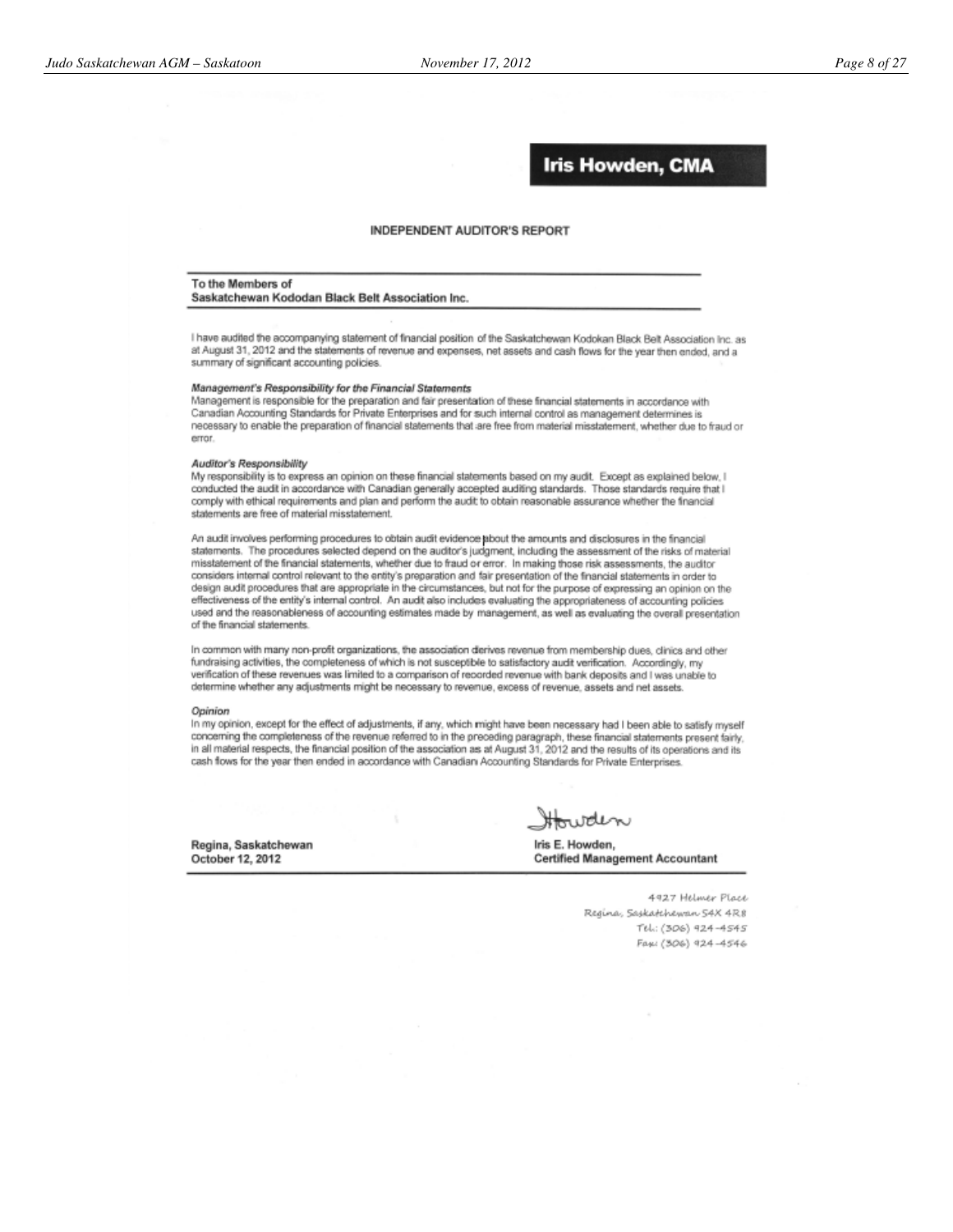# SASKATCHEWAN KODOKAN BLACK BELT ASSOCIATION INC. (Continued under The Non-Profit Corporations Act)

STATEMENT OF FINANCIAL POSITION

As at August 31, 2012

(with comparative figures at August 31, 2011)

|                                    |    | 2012       |   | 2011    |
|------------------------------------|----|------------|---|---------|
| ASSETS:                            |    |            |   |         |
| Current                            |    |            |   |         |
| Cash                               | Ŝ. | 124,210 S  |   | 157,429 |
| Short term investments (Note 2)    |    | 157.757    |   | 56,883  |
| Accounts Receivable                |    |            |   | 1,935   |
| Accrued Interest Receivable        |    | 603        |   | 703     |
| <b>GST Receivable</b>              |    | 3.089      |   | 3,208   |
| Prepaid expenses                   |    | 3,101      |   | 10,897  |
|                                    |    |            |   |         |
|                                    | s. | 288,760 \$ |   | 231,055 |
|                                    |    |            |   |         |
| <b>LIABILITIES AND NET ASSETS:</b> |    |            |   |         |
| Current                            |    |            |   |         |
| Accounts payable                   | s  | $2,854$ \$ |   | 3,390   |
| Deferred grant revenue (Note 3)    |    | 20,000     |   |         |
|                                    |    | 22.854     |   | 3,390   |
|                                    |    |            |   |         |
| <b>NET ASSETS</b>                  |    |            |   |         |
| Unrestricted net assets            |    | 265.906    |   | 227,665 |
|                                    |    |            |   |         |
|                                    | s  | 288,760    | s | 231,055 |

APPROVED ON BEHALF OF THE BOARD

Director

Director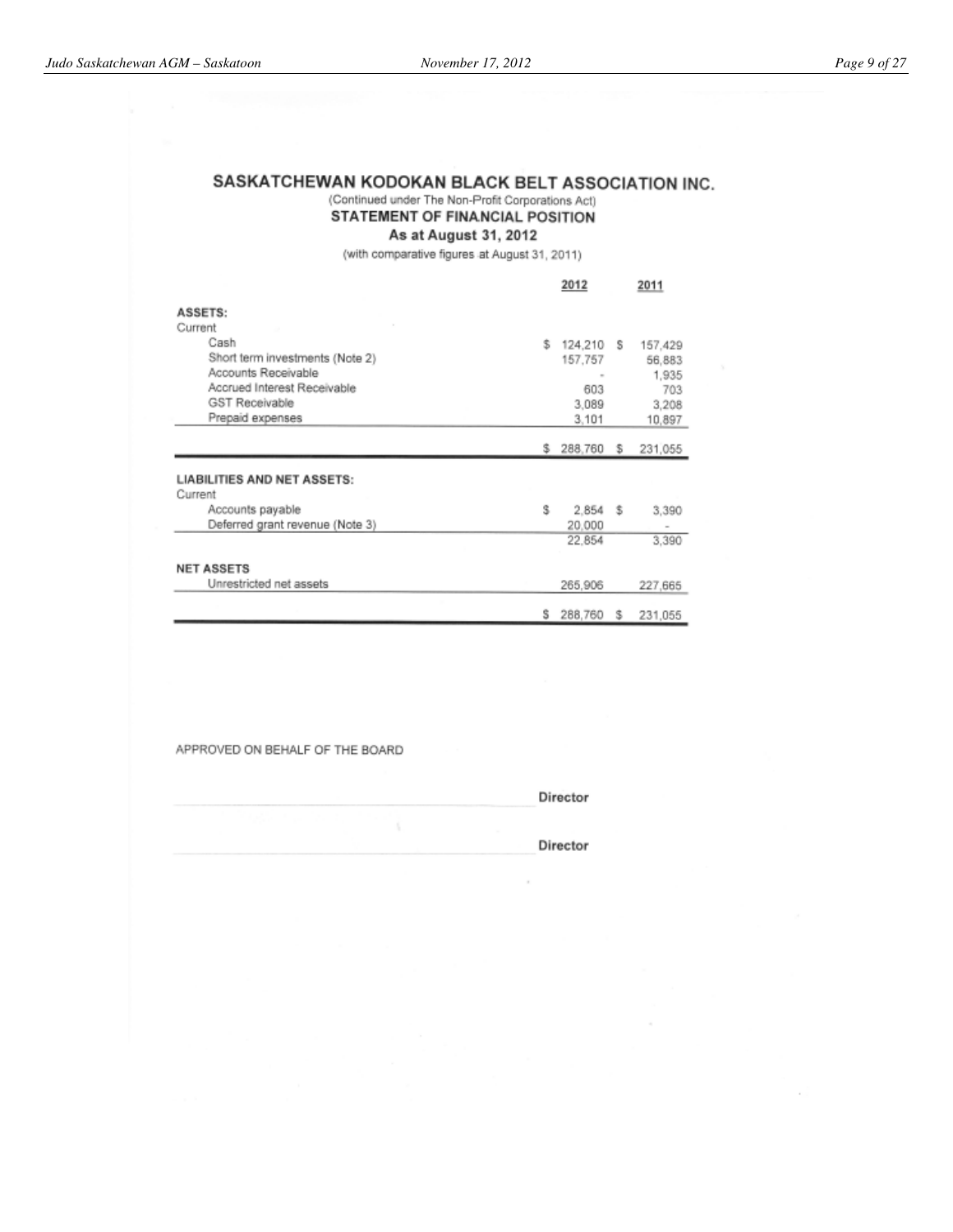# SASKATCHEWAN KODOKAN BLACK BELT ASSOCIATION INC. STATEMENT OF UNRESTRICTED NET ASSETS

Year Ended August 31, 2012

(with comparative figures at August 31, 2011)

|                                            | 2012          | 2011    |
|--------------------------------------------|---------------|---------|
| UNRESTRICTED NET ASSETS, beginning of year | \$ 227,665 \$ | 199,625 |
| Excess of Revenue Over Expense             | 38.241        | 22.463  |
| Prior Period Adjustment (Note 5)           |               | 5.577   |
| UNRESTRICTED NET ASSETS, end of year       | 265,906       | 227.665 |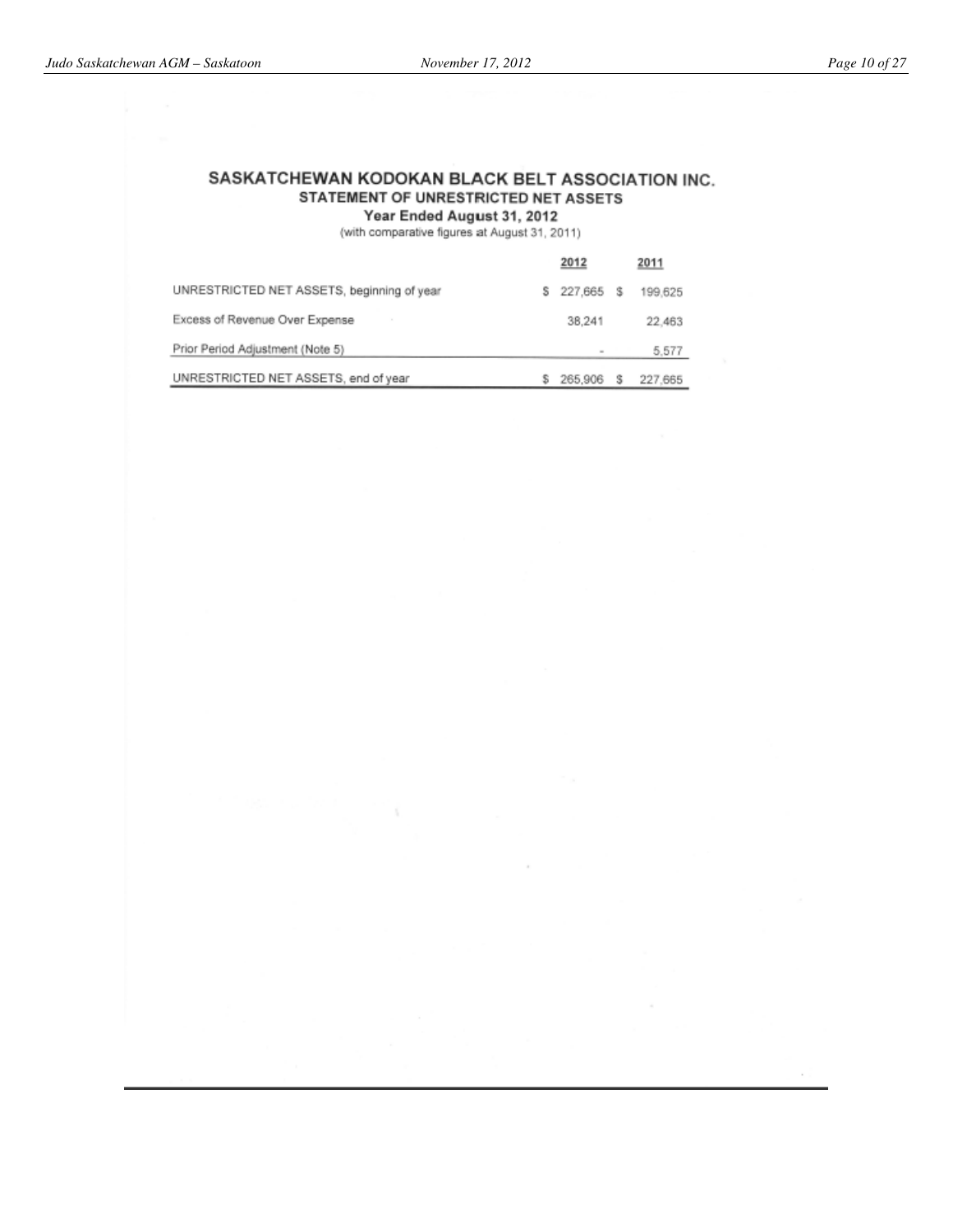# SASKATCHEWAN KODOKAN BLACK BELT ASSOCIATION INC. **STATEMENT OF OPERATIONS**

Year Ended August 31, 2012

(with comparative figures at August 31, 2011)

|                                                         |    | 2012       |   | 2011    |
|---------------------------------------------------------|----|------------|---|---------|
| <b>REVENUES</b>                                         |    |            |   |         |
| Sask Lotteries Trust Fund, Sports Division (Schedule 1) | s. | 192.494 \$ |   | 168,581 |
| Self Help Revenue (Schedule 2)                          |    | 127,116    |   | 131,458 |
| Interest                                                |    | 1,823      |   | 781     |
|                                                         |    |            |   |         |
|                                                         |    | 321,433    |   | 300,820 |
|                                                         |    |            |   |         |
| <b>EXPENSES</b>                                         |    |            |   |         |
| Administration (Schedule 3)                             |    | 9,058      |   | 8,973   |
| Capacity/Interaction (Schedule 4)                       |    | 12,665     |   | 4,564   |
| Participation (Schedule 5)                              |    | 50.477     |   | 53.092  |
| Excellence (Schedule 6)                                 |    | 172,301    |   | 113,717 |
| Categorical Grants (Schedule 7)                         |    | 8,841      |   | 8,700   |
| Membership Assistance Program (Schedule 8)              |    | 18,600     |   | 13,347  |
| Canada Winter Games (Schedule 9)                        |    |            |   | 67,279  |
| Other:                                                  |    |            |   |         |
| Affiliation Fees                                        |    | 11,250     |   | 8,685   |
|                                                         |    | 283,192    |   | 278,357 |
| <b>EXCESS OF REVENUE OVER EXPENSE</b>                   | s  | 38,241     | s | 22,463  |

 $\alpha$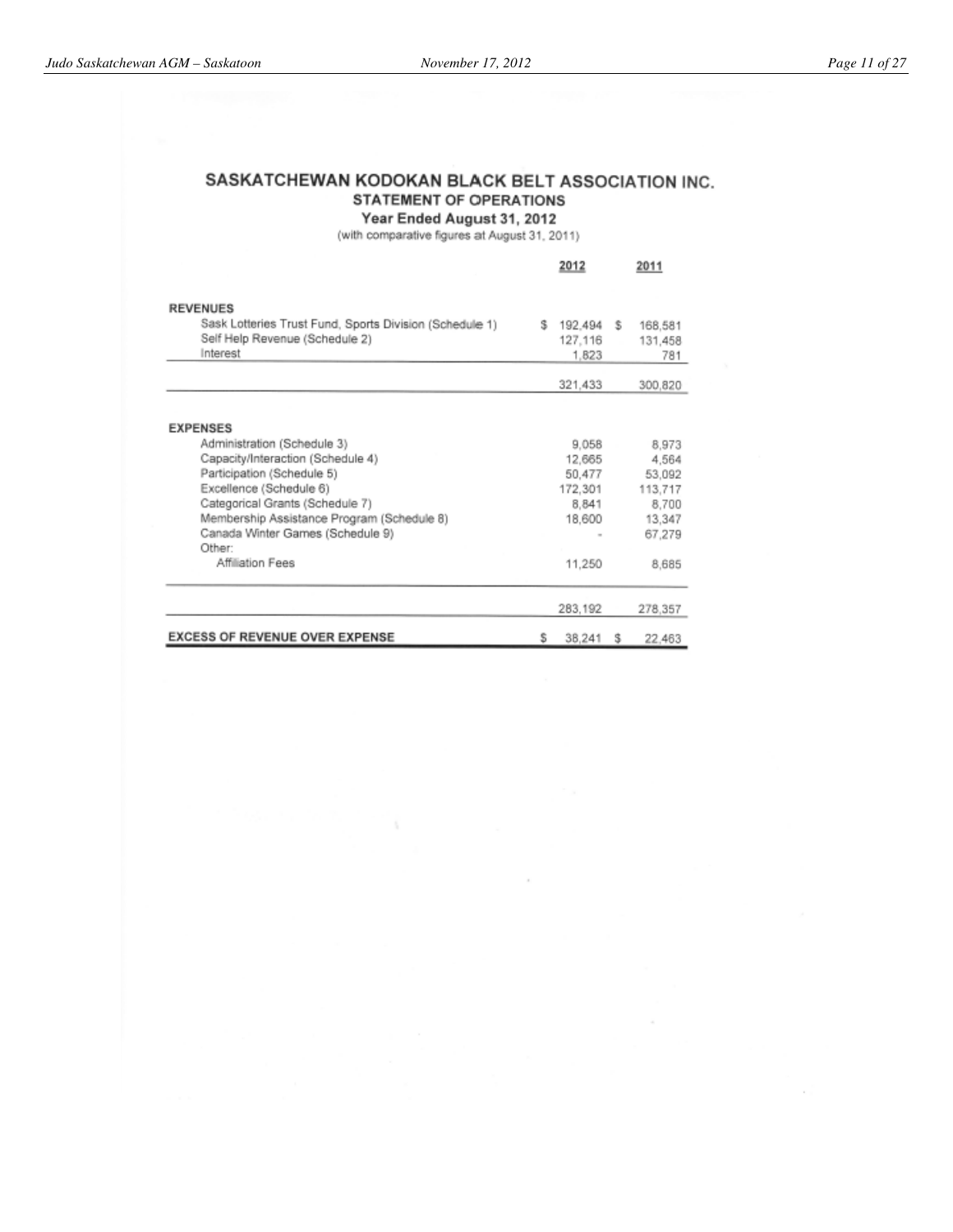# SASKATCHEWAN KODOKAN BLACK BELT ASSOCIATION INC. STATEMENT OF CASH FLOWS

Year Ended August 31, 2012

(with comparative figures at August 31, 2011)

|                                                 |   | 2012    |   | 2011    |
|-------------------------------------------------|---|---------|---|---------|
| CASH FLOWS FROM (USED IN) OPERATING ACTIVITIES: |   |         |   |         |
| Excess of revenue over expense                  | s | 38.241  | s | 22,463  |
| Changes in non-cash working capital:            |   |         |   |         |
| Prepaid expenses                                |   | 7.796   |   | 4.669   |
| Accrued interest receivable                     |   | 100     |   | (610)   |
| Accounts receivable                             |   | 1.935   |   | 1,322   |
| <b>GST Receivable</b>                           |   | 119     |   | 3,174   |
| Accounts payable                                |   | (536)   |   | (2,947) |
| Deferred grant revenue                          |   | 20,000  |   |         |
| Prior period adjustment                         |   |         |   | 5,577   |
|                                                 |   |         |   |         |
|                                                 |   | 67,655  |   | 33,648  |
|                                                 |   |         |   |         |
| NET (DECREASE) INCREASE IN CASH                 |   | 67,655  |   | 33,648  |
| CASH, beginning of year                         |   | 214,312 |   | 180.664 |
| CASH, end of year                               | s | 281.967 | s | 214,312 |

| Cash consist of:      |    |           |                   |
|-----------------------|----|-----------|-------------------|
| Cash in bank          | s. | 124.210 S | 157.429           |
| Short term investment |    | 157.757   | 56,883            |
|                       |    |           |                   |
|                       |    |           | 281,967 S 214,312 |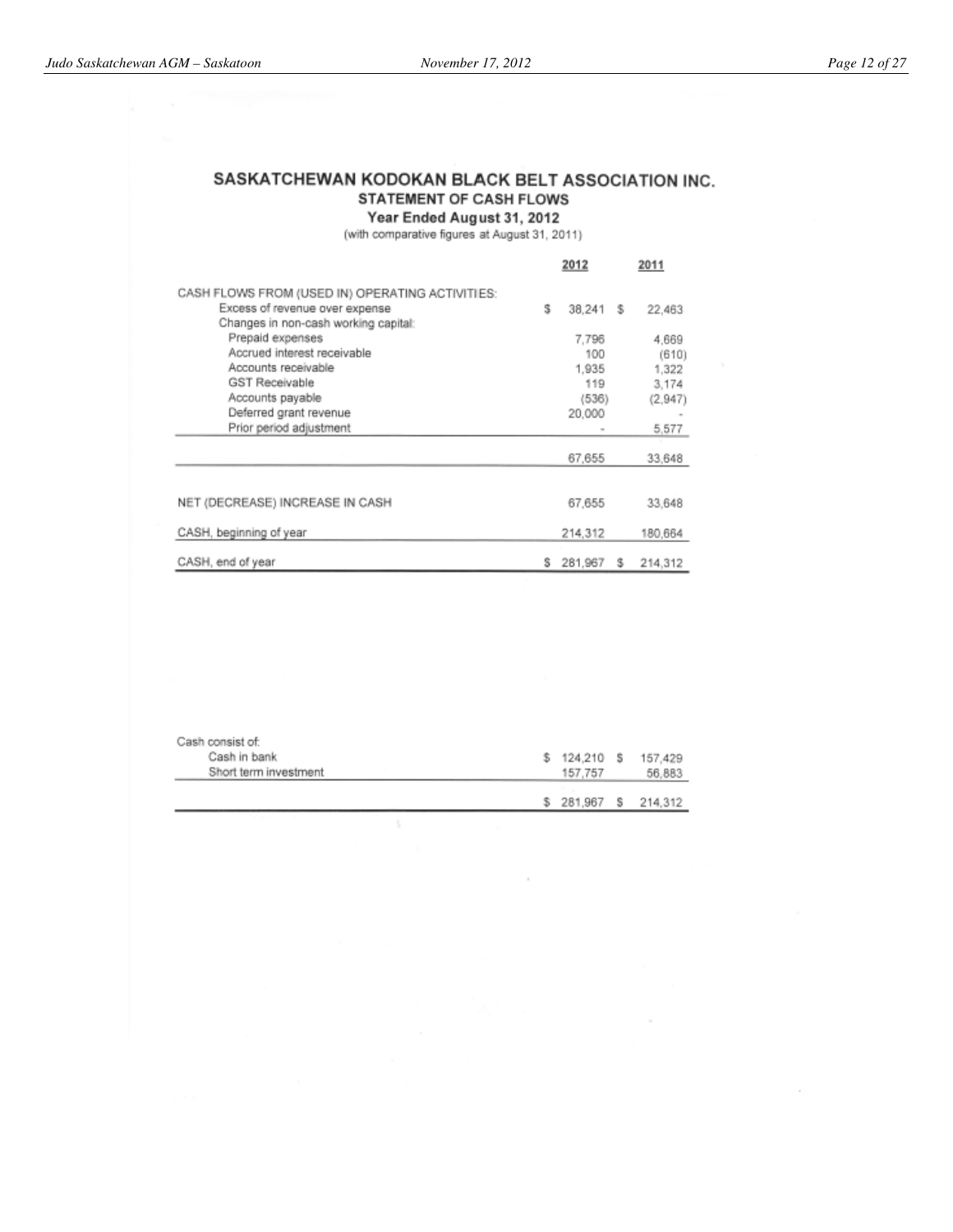# SASKATCHEWAN KODOKAN BLACK BELT ASSOCIATION INC. **NOTES TO THE FINANCIAL STATEMENTS** Year Ended August 31, 2012

## 1. Purpose of the Organization

Saskatchewan Kodokan Black Belt Association Inc. (operating as Judo Saskatchewan) is a provincial sport governing body, dedicated to the promotion of Judo for all and the development of competitive excellence. Saskatchewan Kodokan Black Belt Association Inc. was incorporated and is continued under the Non-Profit Corporations Act of Saskatchewan, and has accordingly claimed exemption to any income taxes on income reported.

### 2. Significant Accounting Policies

a) Use of Estimates

The preparation of the financial statements in conformity with Canadian generally accepted accounting principles requires management to make estimates and assumptions that affect reported amounts of assets and liabilities at the date of the financial statements and the reported amounts of revenues and expenses during the year. Actual results could differ from those estimates.

b) Cash

Cash is comprised of funds in the bank chequing account and is carried at fair market value.

c) Short Term Investments

Investments are classed as held for trading and are carried at fair market value.

d) Revenue Recognition

Grant revenue is recorded in the period in which the grant pertains. Grants received in advance are deferred. Grants received for specific programs or projects are recognized as revenue as the related costs are incurred. Program grants pertaining to prior years that remain unused may be required to be refunded to the sponsor.

e) Financial Instruments

The organization has financial instruments consisting of accounts receivable and payable. The carrying value of these financial instruments approximates fair value due to their short nature.

f) Measurement Uncertainty

The preparation of the financial statements in accordance with Canadian generally accepted accounting principles requires management to make estimates and assumptions that affect the reported amounts of assets and liabilities and disclosure of contingent liabilities at the date of the financial statements and the reported amounts of revenues and expenses during the period then ended. Actual results could differ from those estimates. Significant areas requiring the use the management estimates relate to the determination of the collectible amount of accounts receivable and the amounts recorded as accrued liabilities.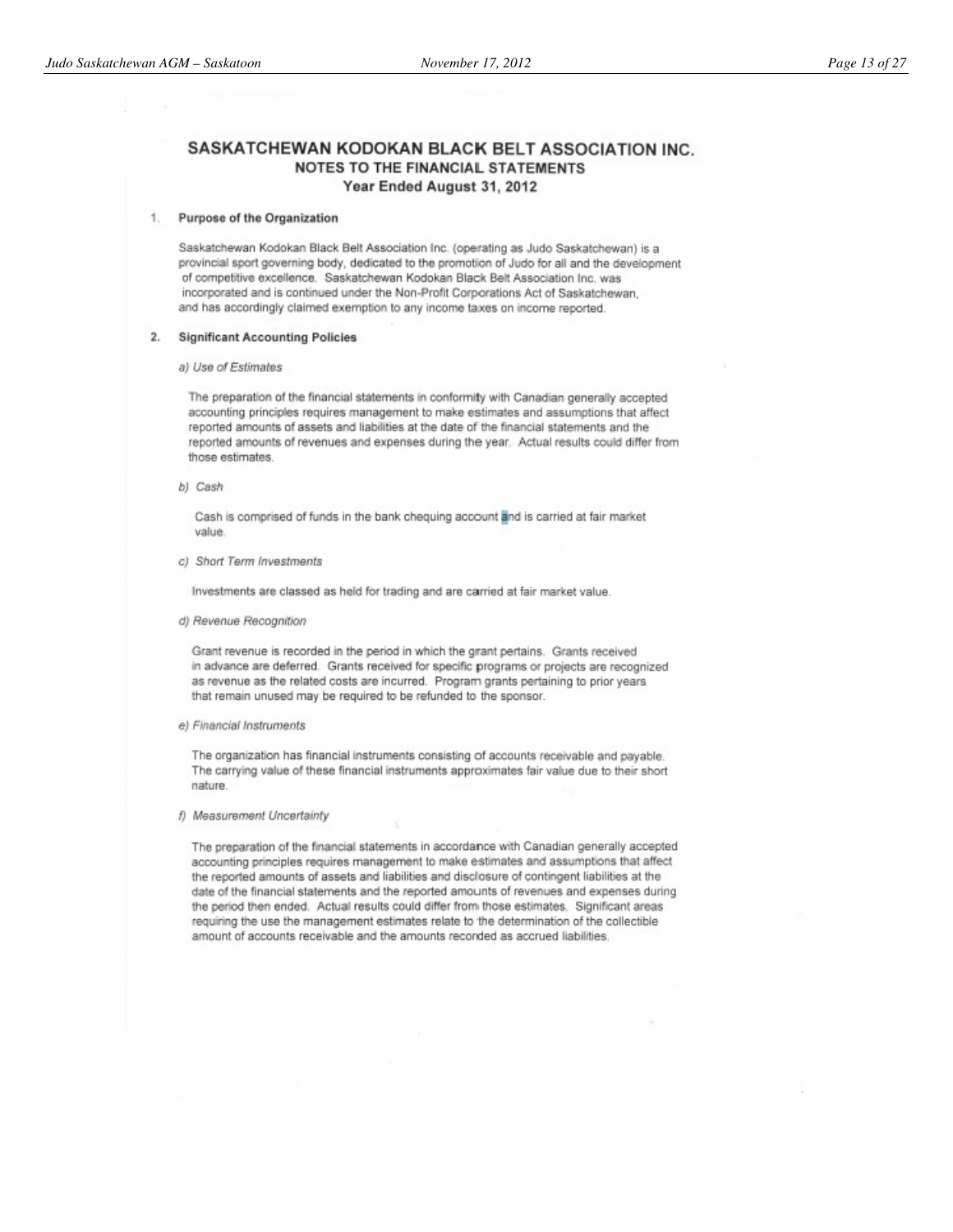# SASKATCHEWAN KODOKAN BLACK BELT ASSOCIATION INC. **NOTES TO THE FINANCIAL STATEMENTS** Year Ended August 31, 2012

#### 3. Deferred Grant Revenue

During the 2011/2012 fiscal year, the organization received \$20,000 from the Saskatchewan Lotteries Trust Fund for expenditures related to the High Performance Coach Capacity Grant. These expenditures will occur in the following fiscal year and therefore have been deferred.

#### **Fundraising/Sales** 4.

Fundraising/sales revenues reported on Schedule 2 of the financial statement are shown at net and include the following:

| Judo Mats Revenues        | s | 9.307    |
|---------------------------|---|----------|
| Team Uniform Revenues     |   | 1.495    |
| Other Sales Revenues      |   | 74       |
| Team Uniform Expenditures |   | (1, 382) |
|                           |   | 9.494    |
|                           |   |          |

Judo Saskatchewan orders replacement mats for individual clubs. When this is done the individual club reimburses Judo Saskatchewan for mats purchased on their behalf. The organization also sells their second hand mats to clubs when these mats are replaced with new mats. The sale of second hand mats is considered to be fundraising. Of the total noted above (\$9,307), \$2,210 was related to the sale of second hand mats (fundraising) and \$7,097 was related to reimbursements for new mats purchased on behalf of member clubs.

#### 5. **Prior Period Adjustment**

The prior period adjustment relates to expenses and income which were double entered in the 2009-2010 fiscal year end.

#### **Economic Dependence** 6.

Saskatchewan Kodokan Black Belt Association Inc. current receives significant revenue in grants from Saskatchewan Lotteries Trust Fund for Sport, Culture, and Recreation. As a result, the organization is dependent upon the continuation of these grants to maintain operations at their current level.

### 7. Comparative Figures

Certain comparative figures have been reclassified to conform with the presentation adopted in the current year.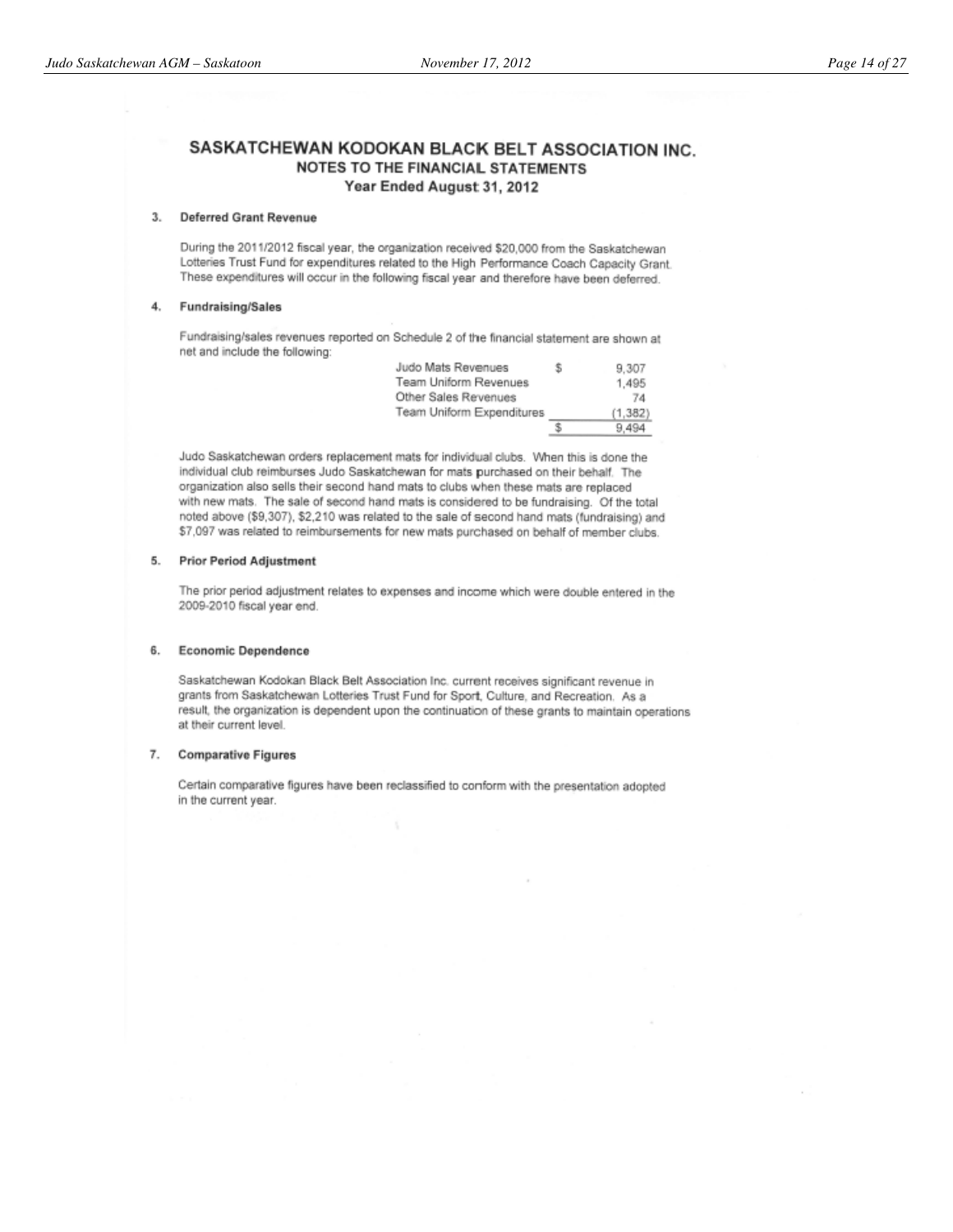# SASKATCHEWAN KODOKAN BLACK BELT ASSOCIATION INC. **Schedule of Revenues and Expenditures**

Year Ended August 31, 2012

(with comparative figures at August 31, 2011)

|                                                         |   | 2012           |   | 2011                     |
|---------------------------------------------------------|---|----------------|---|--------------------------|
| Schedule 1 - Sask Lotteries Trust Fund, Sports Division |   |                |   |                          |
| Annual Funding                                          | s | 126,033        | s | 111,275                  |
| Membership Assistance Program                           |   | 18,600         |   | 13,347                   |
| Future Best                                             |   | 6.525          |   | 6,200                    |
| Hosting                                                 |   | 2.316          |   | 2,500                    |
| High Performance Coach Grant                            |   | 39,020         |   | 16,667                   |
| Canada Games - Program Grant                            |   | $\overline{a}$ |   | 18,592                   |
|                                                         |   |                |   |                          |
|                                                         | s | 192,494        | s | 168,581                  |
| Schedule 2 - Self Help Revenue                          |   |                |   |                          |
| Athlete Contributions                                   | s | 46.703         | s | 55.705                   |
| Membership Fees                                         |   | 34.805         |   | 31,040                   |
| <b>Training Camps</b>                                   |   | 32,272         |   | 30,675                   |
| Donations                                               |   | 350            |   | 665                      |
| Miscellaneous                                           |   | 870            |   | 868                      |
| <b>Tournament Fees</b>                                  |   | 1,322          |   | 1.443                    |
| Grading Board Fees                                      |   | 1,300          |   | 3,188                    |
| Fundraising/Sales (net) (Note 4)                        |   | 9.494          |   | 7,874                    |
|                                                         |   |                |   |                          |
|                                                         | s | 127,116        | s | 131,458                  |
| Schedule 3 - Administration                             |   |                |   |                          |
| Audit                                                   | s | 2,150          | s | 2,380                    |
| Insurance                                               |   | 5.899          |   | 4,398                    |
| Office Operations                                       |   | 1,009          |   | 2,195                    |
|                                                         |   |                |   |                          |
|                                                         | s | 9,058          | s | 8,973                    |
| Schedule 4 - Capacity/Interaction                       |   |                |   |                          |
| Promotion                                               | s | 1,852          | s | 500                      |
| Exceptional Needs Project                               |   | 5,668          |   |                          |
| Volunteer/Staff Recognition                             |   | 1,500          |   | 1,456                    |
| Conferences and Symposiums                              |   | 292            |   | $\overline{\phantom{a}}$ |
| Meetings (Board, Committee, AGM)                        |   | 3.353          |   | 2,608                    |
|                                                         |   |                |   |                          |
|                                                         | s | 12,665         | s | 4.564                    |

 $\lambda$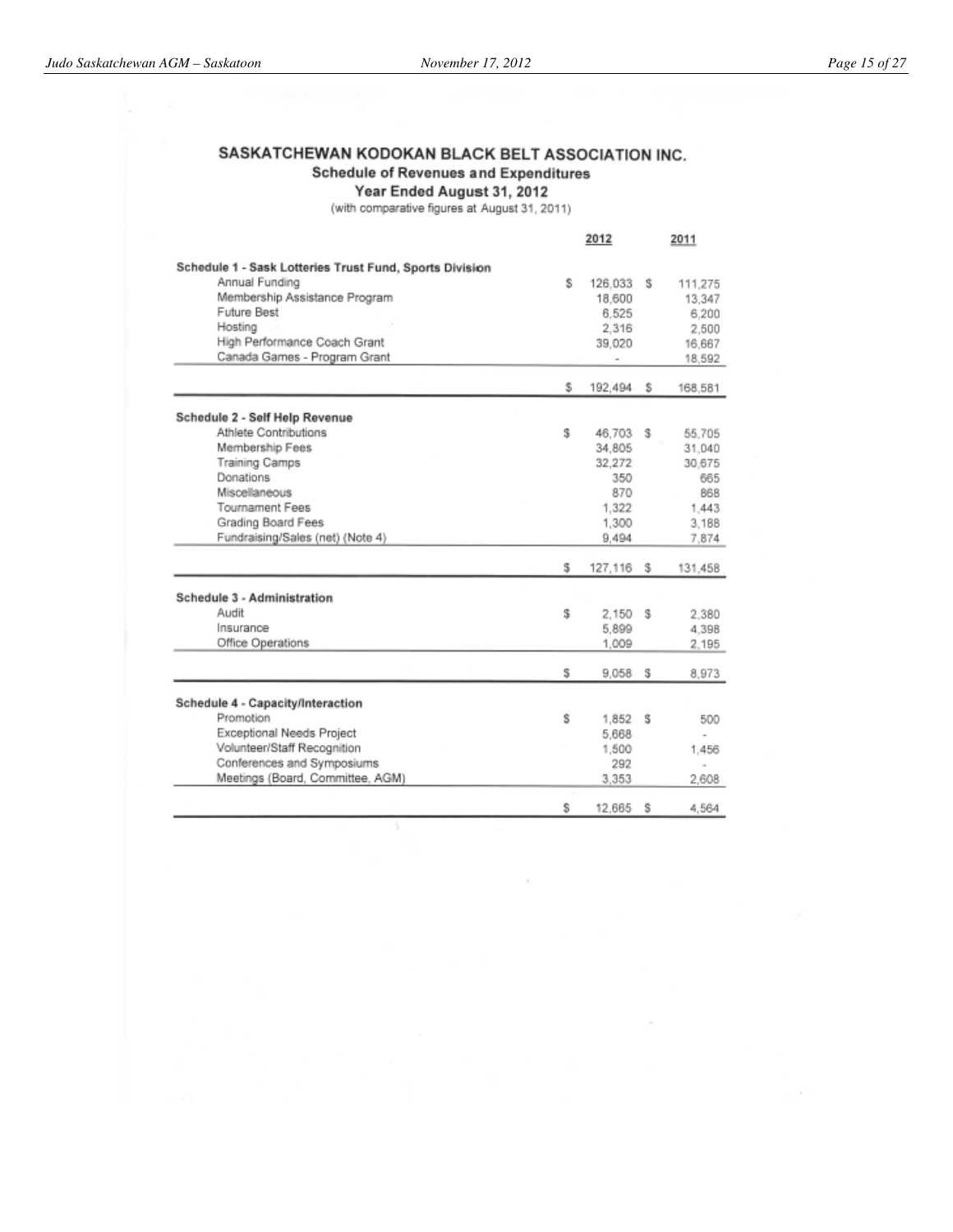# SASKATCHEWAN KODOKAN BLACK BELT ASSOCIATION INC. Schedule of Revenues and Expenditures

Year Ended August 31, 2012

(with comparative figures at August 31, 2011)

|                                             |      | 2012           |    | 2011    |
|---------------------------------------------|------|----------------|----|---------|
| Schedule 5 - Participation                  |      |                |    |         |
| Athlete Development                         |      |                |    |         |
| Introductory programs                       | s    | 23,997         | s  | 27.064  |
| Equipment                                   |      | 10,796         |    | 12,868  |
| Target Group Initiatives                    |      | 2,728          |    | 1.884   |
| Committees - Grading Board                  |      | 3,233          |    | 4.204   |
| Coaching Development                        |      |                |    |         |
| Travel                                      |      | 4.103          |    | 2.431   |
| Clinics and professional development        |      | 4,813          |    | 2,623   |
| Officials Development                       |      |                |    |         |
| Clinics                                     |      | 702            |    | 2,018   |
| <b>Technical Materials</b>                  |      | 105            |    |         |
|                                             | s    | 50,477         | s  | 53.092  |
| Schedule 6 - Excellence                     |      |                |    |         |
| Athlete Development                         |      |                |    |         |
| Athlete Assistance                          | \$   |                | s  | 2.800   |
| Competition                                 |      | 66,034         |    | 54,048  |
| Talent Identification                       |      |                |    | 237     |
| Training/Athlete Development                |      | 4.426          |    |         |
| Coaching Development                        |      |                |    | 3,892   |
| High Performance Coaching Salary & Benefits |      |                |    |         |
| Coaching Development                        |      | 60.250         |    | 23.530  |
| Officials Development                       |      | 30.770         |    | 23,476  |
|                                             |      | 10,588         |    | 5.734   |
| Sport Medicine and Science                  |      | 233            |    |         |
|                                             | \$   | 172,301        | \$ | 113,717 |
| <b>Schedule 7 - Categorical Grants</b>      |      |                |    |         |
| Future Best Grant                           | \$   | $6.525$ \$     |    | 6.200   |
| Hosting                                     |      | 2,316          |    | 2,500   |
|                                             |      |                |    |         |
|                                             | \$   | 8.841          | \$ | 8,700   |
| Schedule 8 - Membership Assistance Program  |      |                |    |         |
| Avonhurst Judo Club                         | $S-$ | 1,950          | s  | 1,439   |
| Battleford Judo Club                        |      | $\overline{a}$ |    | 1,500   |
| Lloydminister Judo Club                     |      | 1,500          |    | 497     |
| Moose Jaw Judo Club                         |      |                |    |         |
|                                             |      | 3.000          |    |         |
| Prince Albert Kenshukan Judo Club           |      |                |    | 1,450   |
| Regina YMCA                                 |      | 1,250          |    | 1,300   |
| St. Brieux Judo Club                        |      |                |    | 800     |
| Swift Current Judo Club                     |      | 1,500          |    | 123     |
| Vibank Judo Club                            |      | 1,850          |    | 550     |
| Watrous Ju No Ri Judo Club                  |      | 2,150          |    | 1,956   |
| Saskatoon YMCA                              |      | 2,400          |    | 1,700   |
| Senshudokan Judo Club                       |      | 3,000          |    | 2,032   |
|                                             | Ŝ    | 18,600         | s  | 13,347  |
|                                             |      |                |    |         |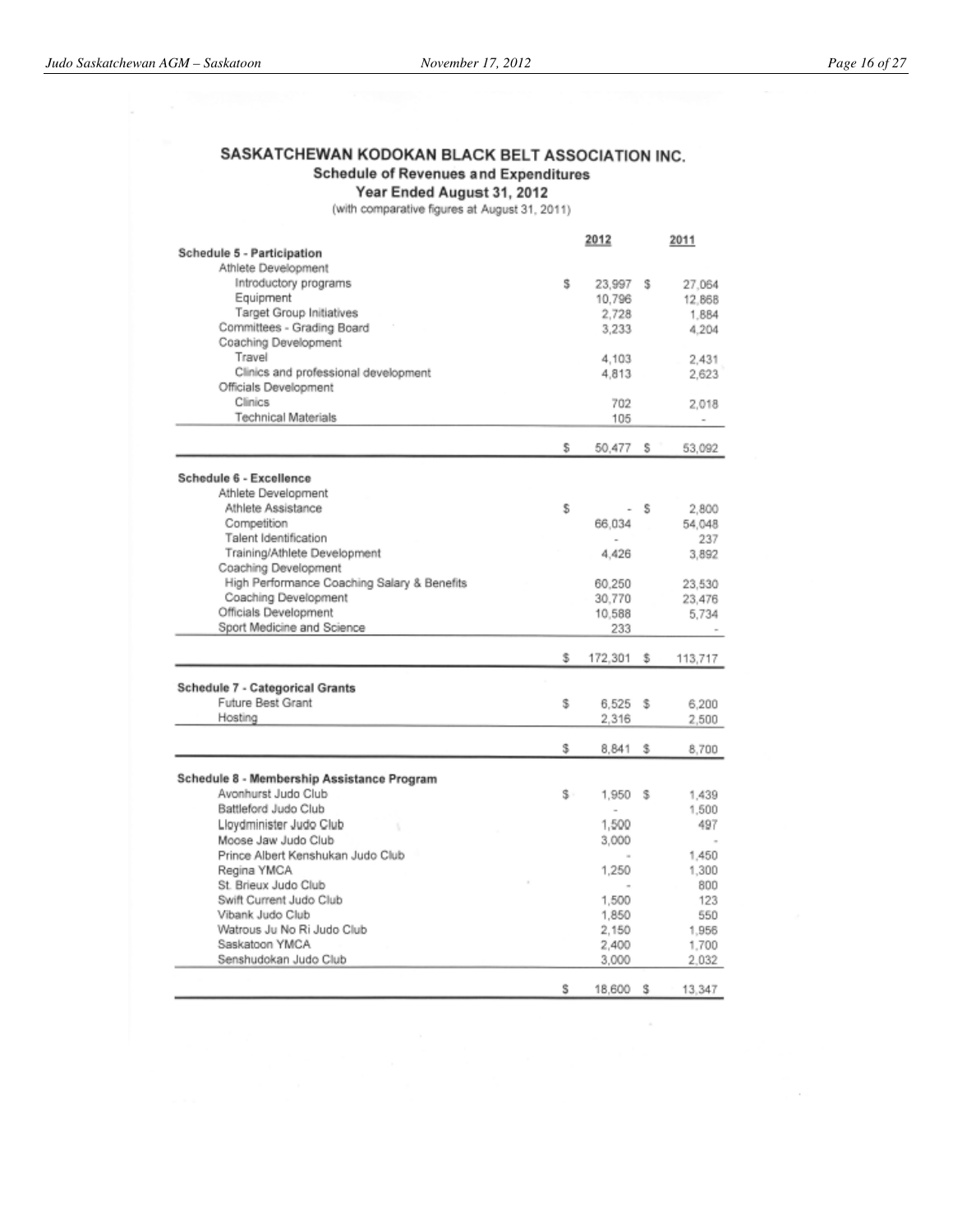# SASKATCHEWAN KODOKAN BLACK BELT ASSOCIATION INC. **Schedule of Revenues and Expenditures**

# Year Ended August 31, 2012

(with comparative figures at August 31, 2011)

|                                  |   | $\sim$                   | 67.279 |
|----------------------------------|---|--------------------------|--------|
| Other                            |   | $\sim$                   | 1,576  |
| Sport Science                    |   | $\sim$                   |        |
| Training                         |   | $\sim$                   | 8.105  |
| Competitions                     |   | $\overline{\phantom{a}}$ | 18,162 |
| Coaching Development             |   | $\sim$                   | 6.478  |
| Coach Employment                 |   | $\sim$                   | 31,575 |
| Administration                   | s | - 3<br>۰                 | 1,383  |
| Schedule 9 - Canada Winter Games |   |                          |        |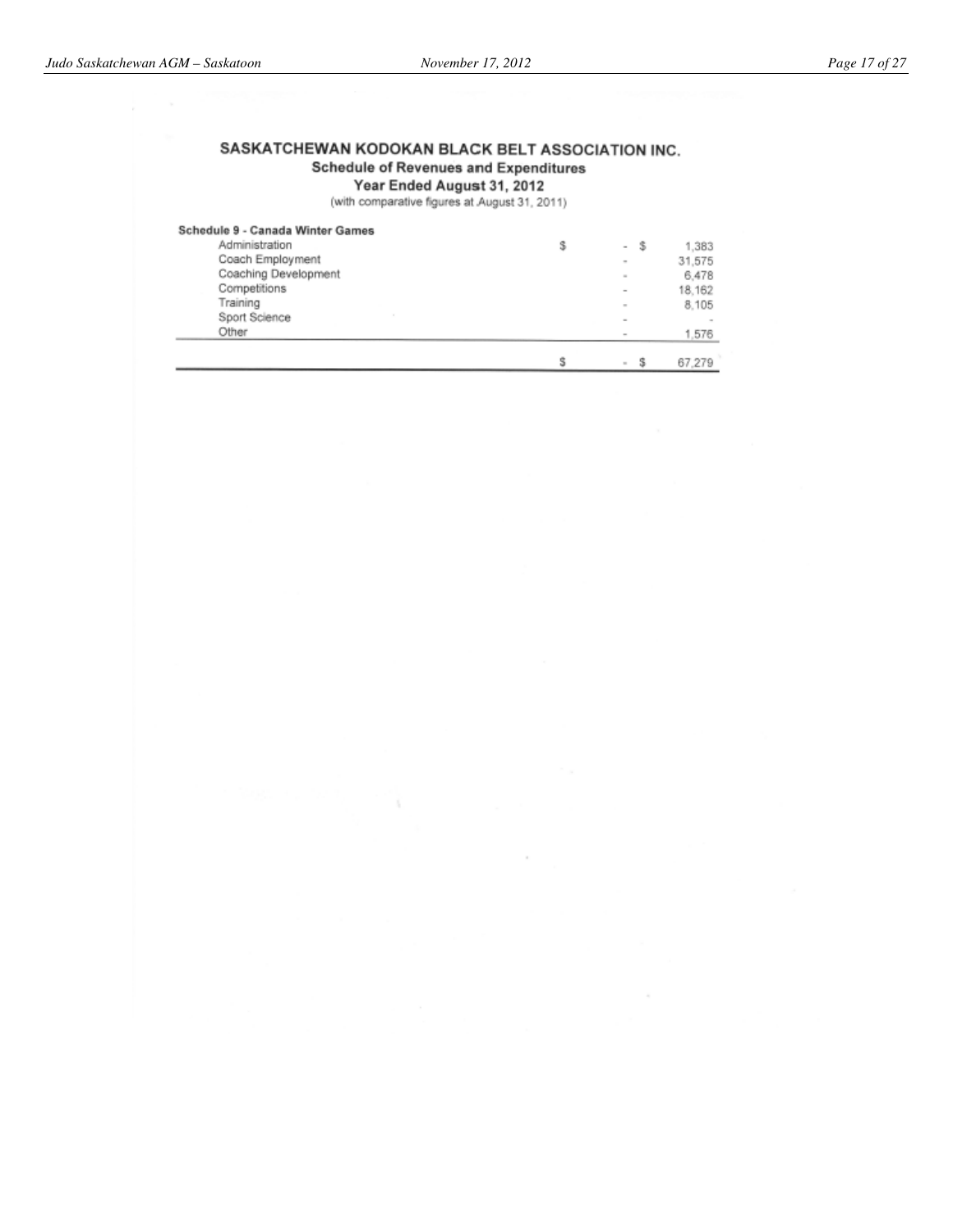# Finance Committee Report

Greetings to all Judo Sask. Members. The 2011/12 year was another successful season for our organization & I'm looking forward to another great year this year.

Base funding for this past year was \$126,033.00 with MAP funding of \$18,600.00.

Again, we had difficulty getting all eligible clubs to take advantage of the MAP grant. It is important that everyone take advantage of this program. If we are unable to distribute these funds we must refund SaskSport. That hasn't happened yet, but it seems to be a struggle to get some clubs to apply for funds. I encourage all clubs to both do what they need to be eligible and plan ways of using the funds in their own organization.

Funding for the 2012/13 season has been set at \$129,900.00 base funding & \$20,300.00 MAP funding.

In June I attended the SaskSport AGM in Regina. The message from the information session was that their plan is to rethink all aspects of their operation. The session consisted of a brain storming session with all representatives of the member organizations present. There was no indication of direction, but expect changes in the years ahead.

I apologize for not being able to attend this meeting. I have family commitments.

I respectfully submit this report, Greg Seib

# æ

# Athlete's Representative Report

Since the last AGM I have not done very much. No new issues have been brought to my attention.

Athletes had questions about how the Code of Conduct is implemented regarding consequences. This was addressed and brought back to the athletes.

Besides this small concern, the athletes seem to be happy with what is going on in Judo Saskatchewan. I am still director of the Judo Sask Athlete's Facebook group, and I have been keeping the athlete's up-to-date with changes within Judo Canada (Age divisions).

I'm doing my best to stay in contact with the athletes and be available if they need to express any concerns.

I respectfully move acceptance of my report. Nicole Dyck

æ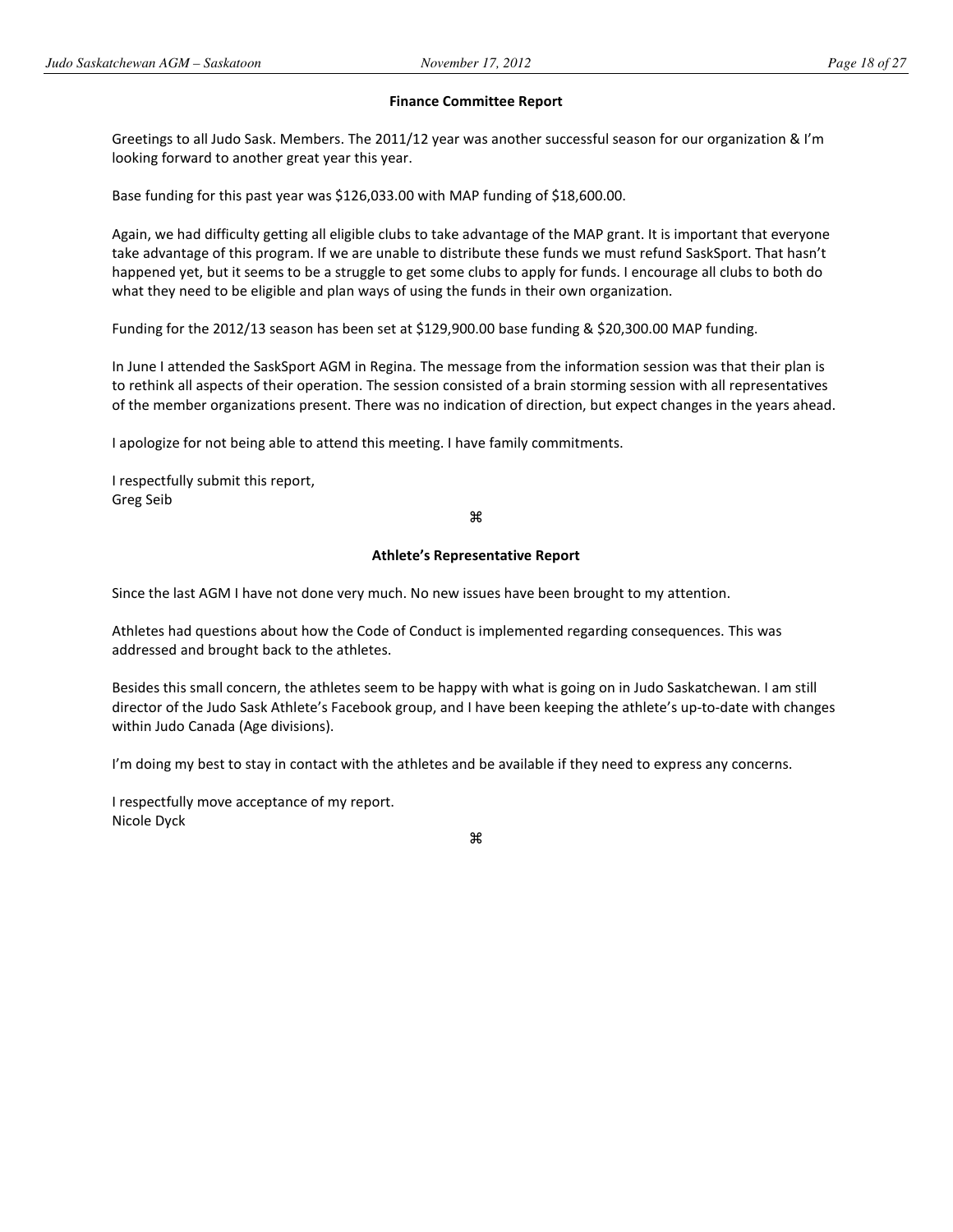# Registrar's Report

During the year we had nineteen clubs register, plus two independent registrations. Our membership increased this past year, but is still below that of two years ago.

|                                      | 2010-2011      |                | 2011-2012      |                |
|--------------------------------------|----------------|----------------|----------------|----------------|
|                                      | Mudansha       | Yudansha       | Mudansha       | Yudansha       |
| <b>Avonhurst (Regina)</b>            | 32             | 2              | 41             | $\overline{2}$ |
| <b>Battleford</b>                    | 51             | $\overline{2}$ | 36             | $\overline{2}$ |
| <b>Bridges (Saskatoon)</b>           | $\overline{2}$ | $\mathbf{1}$   |                |                |
| Independent                          |                |                | $\overline{2}$ |                |
| Ju No Ri (Watrous)                   | 39             | $\overline{7}$ | 40             | 8              |
| Ka-Newonaskasehtew (Gordon's)        |                |                |                |                |
| <b>Kenshukan (Prince Albert)</b>     | 23             | 6              | 34             | 5              |
| Kokoro-e (Bengough)                  |                |                |                | $\overline{2}$ |
| Koseikan (Moose Jaw)                 | 98             | 10             | 70             | 9              |
| LaRonge                              | $\Omega$       | 4              |                | 4              |
| Lloydminster                         | 107            | 4              | 86             | 4              |
| <b>Melfort</b>                       | 0              | $\mathbf{1}$   | 6              | $\overline{2}$ |
| <b>Meadow Lake</b>                   | 3              | 0              |                |                |
| Pense                                | 46             | $\mathbf{1}$   | 60             | $\mathbf{1}$   |
| <b>Prairie Spirit (Saskatoon)</b>    | $\overline{2}$ | $\overline{2}$ | 3              | $\overline{2}$ |
| <b>Regina Y</b>                      | 28             | 5              | 33             | 6              |
| <b>South Corman Park (Saskatoon)</b> | 37             | $\overline{7}$ | 36             | 9              |
| Senshudokan (Regina)                 | 49             | $\overline{2}$ | 57             | 3              |
| Saskatoon Y                          | 45             | 15             | 74             | 13             |
| <b>Stanley Mission</b>               | 18             | 0              | 26             | $\mathbf 0$    |
| <b>St Brieux</b>                     | 15             | $\mathbf{1}$   | $\Omega$       | $\mathbf{1}$   |
| <b>Swift Current</b>                 | 27             | 3              | 27             | 3              |
| <b>Vibank</b>                        | 34             | 1              | 36             | $\mathbf{1}$   |
| <b>Totals</b>                        | 656            | 74             | 667            | 77             |
|                                      |                | 730            |                | 744            |

The spreadsheet format of registering is a good one, but there were some date format and, therefore, calculation issues, but we were able to work through them.

I do not send registration files to Judo Canada until fees are received, so it is imperative that once clubs send their files to me, a cheque for the fees follows in the next day or two.

In four cases this year, athletes registered for a Judo Sask event, but were not registered with Judo Sask. Please ensure that anyone who is practicing judo, is a registered member of our association.

I enjoy my position as Registrar and hope to continue to serve Judo Saskatchewan and its members in this way.

I respectfully move acceptance of my report. Kate Schneider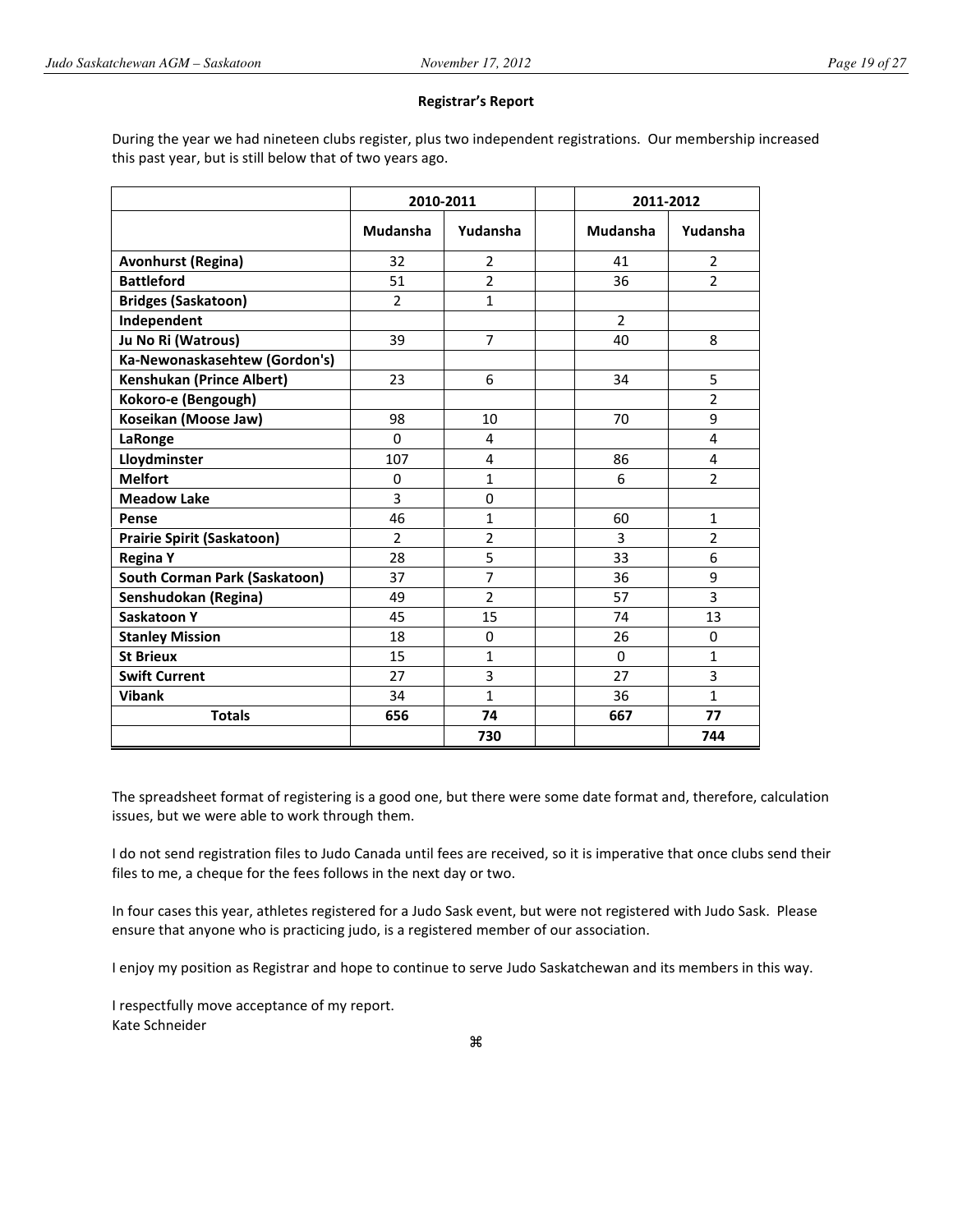## Chair of Participation and Development Report

The committee for Participation and Development had another busy year. The fall and winter of 2011 saw a very successful winter camp at Watrous in Dec.of 2011. All the athletes that attended enjoyed spending time together both on and off the mats. The winter camp is a very good opportunity for younger athletes to experience judo and being away from home at an athletic camp. This camp is only two nights and three days so I encourage coaches, athletes and parents of athletes to look at this camp for all judoka. The athletes had great instruction on the mats and off the mats they enjoyed glow bowling, pool, movies and crafts. Once again Judo Sask winter camp had wonderful meals at camp led by Darlyn Hunt as head cook.

This years Goodwill camp was held in Moose Jaw in May and had 37 athletes attend. This is a white, yellow and orange belt camp and is in its second year of development. We are so fortunate to use the Moose Jaw Judo Club facility to host this camp. Also this year the volunteer help by Michelle and Jim Wiens in running the kitchen deserves special notice. After talking to some of the participants at the camp they all stated that the whole weekend was fun and they made new friends and did lots of judo. This "beginner" camp is a replacement to the the Goodwill tour in previous years, where a group of 4-8 judoka would attend a tournament out of province. In the true sense of development the new format of a weekend camp is able to reach more athletes. I encourage each club in Saskatchewan to keep this camp in mind for their athletes. Each club is permitted to send 3 athletes each (at least one female).

At the Saskatoon tournament we held a pizza party after the tournament. Approximately 25 people attended and enjoyed the opportunity to be together off the mats. There was one more pizza party (hosted and organized by Ray Martin) at the Pense tournament in Feb. There was over 30 athletes who participated in this event. I encourage the next chair and committee of participation and development to continue ways to expand and make these events occur more often at judo tournaments. These small gathering encourage good friendship opportunities not only for the athletes but for the parents and coaches as well.

Summer camp in August at LCBI College in Outlook had a smaller number of athletes attending then previous years but it was still a very good camp. The guest coach JP Cantin brought lots of knowledge and fun o our summer camp. This camp is a major undertaking and many volunteers are needed to make this successful. Special thanks goes to our kitchen staff who were overworked (due to a lack of volunteers) Bev Yuen, Jean Morrison, Tracy Edwards, Barb Karim, Karen Langdon, Nola Lehner and the Iwassa family. Thanks also to Blair Taylor and April Koschinski for providing chaperoning and other duties. Andrew Yuen kept the fun in the week by being our activity director--he filled the off the mat time with games, scavenger hunts, swimming and a camp favourite tye-dyeing tshirts. Our carnival was a real success again and the slip and slide was well used as it was a very hot afternoon. It might be noted that hiding in the dorms did not prevent the athletes from getting wet during the water fights!! It was a very good week of judo and we had athletes from Alberta, B.C., Sask. and Quebec. Thanks to Greg Seib for getting the mats to and from summer camp and to TV Taylor for purchasing the groceries and to Darlyn Hunt for preparing the menu. I encourage each parent in Judo Sask. to take some time to participate and volunteer at the Judo Sask. camps.

Thanks again this year to Kelly Seib who performed all the duties around the cresting program. She does an excellent job.

This year is the end of a second term for me as the chair of Participation and Development and for family and personal reasons was the most difficult for me. I want to take time to thank all the great Judo Sask family who have made the last 4-5 years a lots of fun and a very rewarding volunteer experience. I look forward to assisting the next chair of Participation and Development in the upcoming term. A very special thanks to Ewan Beaton for all the help and encouragement he has provided to me in my role as chairperson. And also big thanks to TV Taylor who guided me through the last 5 years. I believe that for Judo Sask to grow and remain strong that there should be new voices at the executive table. Please consider being a part of this.

I respectfully move acceptance of my report. Lynn Schaan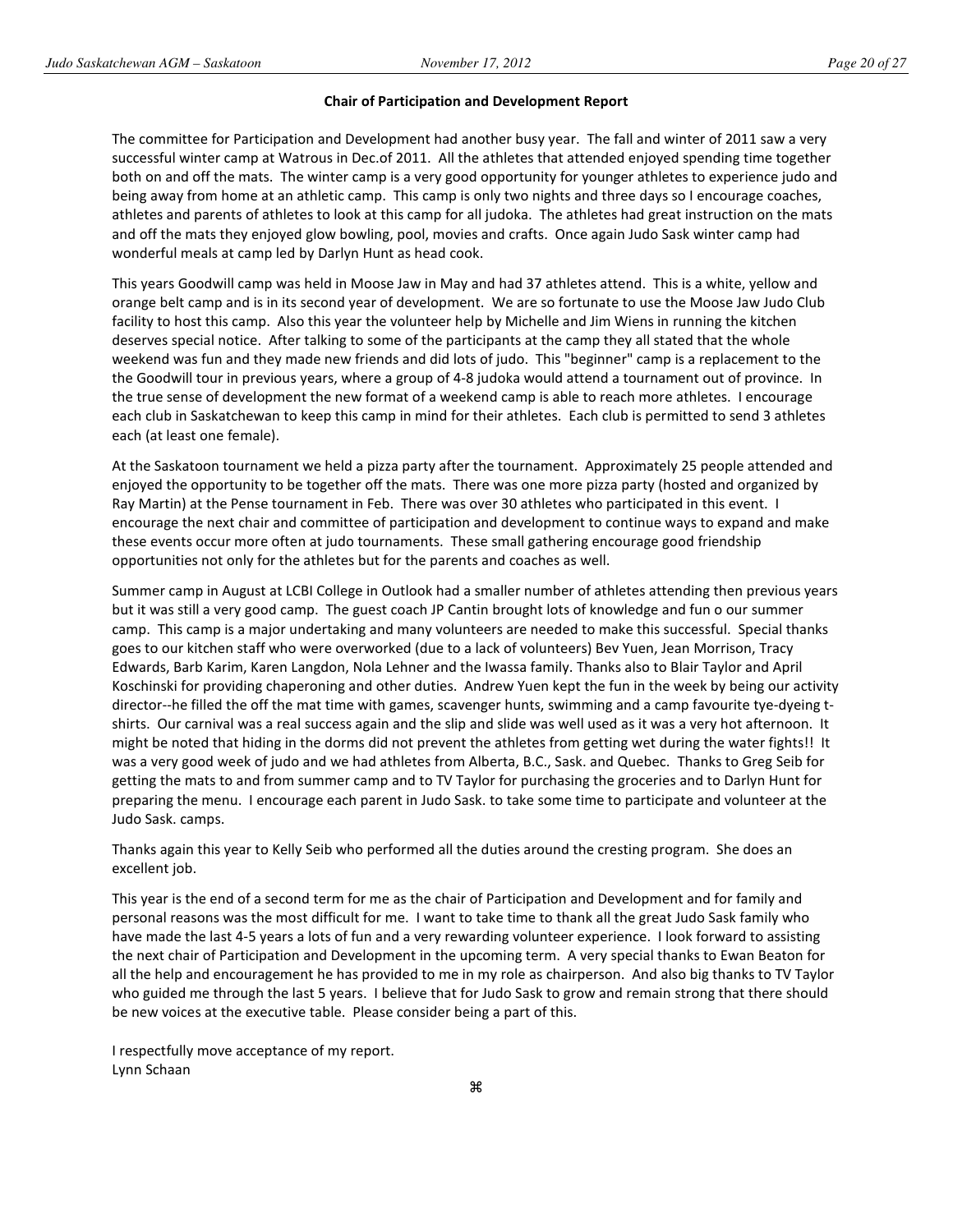# Chair of Coaches Report

The 2011/2012 judo season concluded with the first combined junior, senior and youth nationals in Toronto where our athletes captured eight medals. This marked the end of a long season of hard work and dedication by athletes, coaches and volunteers. Although we were pleased with the efforts and dedication of our athletes at this competition, the general feeling amongst the coaches was that we have much room to improve. We feel that we need to strive to do better.

Other out of province competitions I attended were:

- Quebec Open
- Ontario Open
- Pacific International

I met with the High Performance professional coach and the president of Judo Saskatchewan to discuss ways to improve our high performance program. We looked at the rubric, the selection criteria, training opportunities and the vast size of our provinces as factors in the ability to create champions in our province. As this judo season has begun, we put some different though into our selections. We want to tailor our selections to suit certain athletes. It is important to get the proper mix of competition for our athletes so that they can handle losing but believe that they can win.

As I am unable to continue in this position due to work responsibilities, I hope that the executive is able to continue to pursue excellence in this manner. I believe that we have begun to engage our Master athletes in the past few years. We still have some work to do to retain our senior athletes. I believe that working hard with our U20 athletes we may be able to retain more to become senior athletes and improve our chances to perform at the highest levels.

I respectfully move acceptance of my report. Dan Orescanin

æ

# High Performance Coach & Director of Development Report

Judo Saskatchewan had an up and down season performing well at the inter-provincial competitions, major Judo Canada Domestic events but we had a poor performance & result at the 2012 national championships.

It will be important for Saskatchewan athletes who wish to attend national championships to compete at as many events as possible (8 to 12 in a year). Many of the Saskatchewan athletes are unable to deal with the power and intensity of competitors from the other provinces. Mentally many of the athletes do not have the basic knowledge of how to control a match with their kumi-kata and their attacking plan. Confidence can only be gained by having success; success can only happen with training and dedication. Athletes need to commit themselves to a minimum of three days of judo training a week to be able to reach the podium consistently at the U15/U18 age groups. The U20 athletes and seniors need to take advantage any training they possibly can trying to get their judo training up to a minimum of 4 days a week. The first and most important rule in performance at competitions is training – it has to happen and everyone on the mat have to focus on what they need to do.

If we are to improve the quality of judo in the province it will be the coaches that lead the way. It will be a challenge to improve clubs existing programs. At a judo Canada meeting in May 2012 on of the top club believes that competition performance happens on day one of the child entering the dojo. This has less to do with each child but it is the mindset of the coaches and the club to build champions on the mat and off the mats. Building champions helps keep kids in the sport and having athletes attend competitions helps kids stay in the sport. (you need to give them goals)

Peter Gardnier stated the following: One of the best ways to build good people is to try to build champions. Most champions (at whatever level) are good people! Use judo to build good people and champions; you can have the best of both worlds. The longer the person is involved in judo the more impact and good judo will do for that person!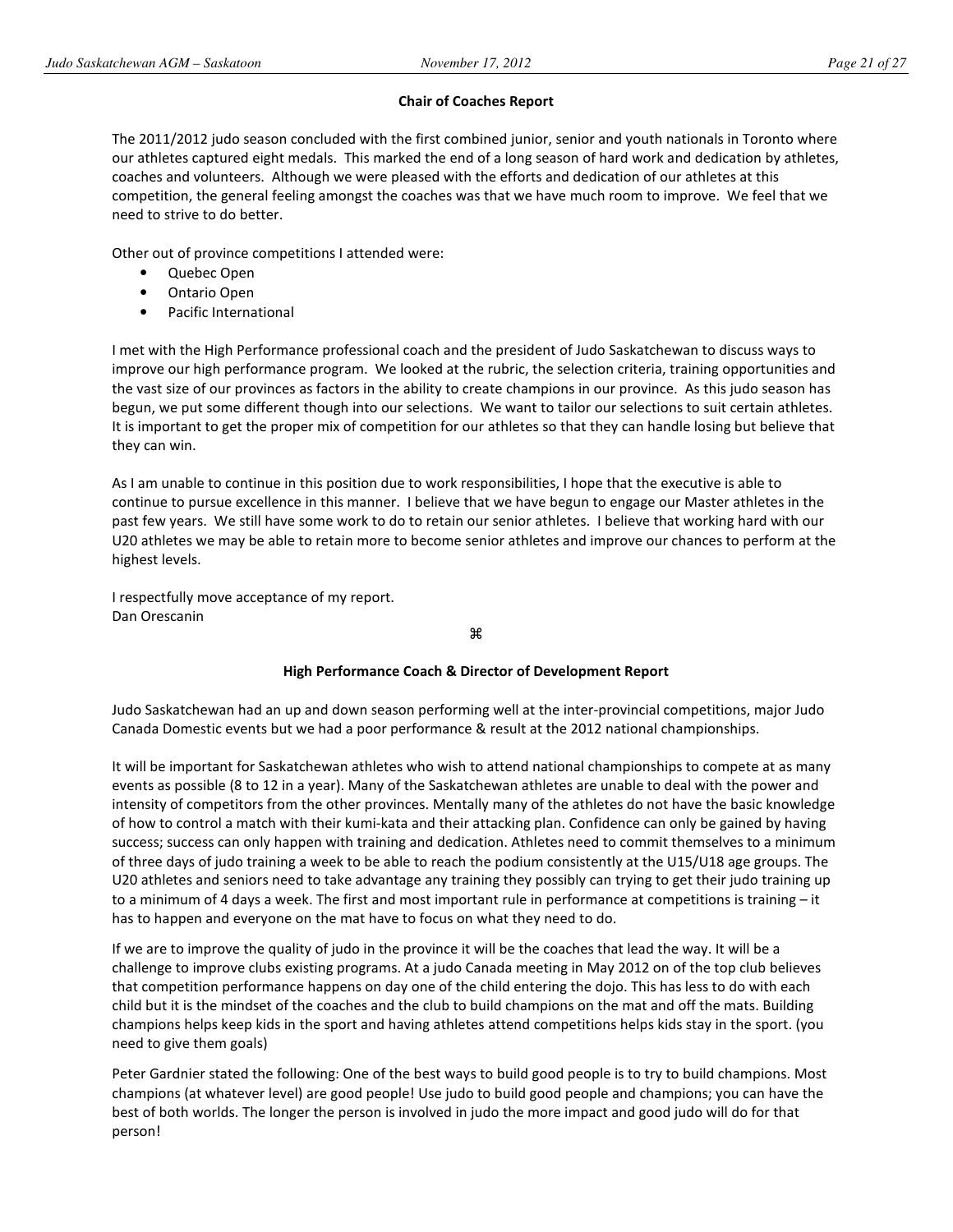I had my knee surgery in January of 2012 which affected my activity for the first quarter of the year but all is well and it seems to have recovered to a good level.

Developmentally it is important that clubs in Judo Saskatchewan encourage and facilitate participation of judoka in Judo Saskatchewan competitions and team trainings. The goal for Saskatchewan should be to have 120 athletes at every competition. This can't be done without hard work; Judo clubs need to have vision, they need to encourage, educate and set goals for their athletes & parents. The Judo clubs in Saskatchewan are the life line that will make this province succeed and the sport to grow – it is important that everyone makes that extra effort to build a healthy environment in Saskatchewan. It is also important that Judo Saskatchewan has full support of the Summer Camp and Winter Camp – these are 2 of the best camps in Canada and it is important that they are supported by the members of our community.

I would like to thank T.V. Taylor for his hard work and dedication to the improvement of judo in Saskatchewan. He dedicates much of his free time to the success of Judo Saskatchewan as a PSO. I would like to thank Dan Orescanin for his work as Chair of Coaches and his insights on the direction the Judo Saskatchewan Excellence Program has to take order to improve our athletes, clubs, competitions, team training and coaches. I would like to thank Lynn Schaan for her dedication in the Participation Program and her hard work during the Winter and Summer Camps which are two of the major events in the Judo Saskatchewan calendar.

# Since the December 2012 AGM in Watrous

- I participated in judo 98 club trainings/club visits
- I participated /ran 4 regional trainings
- I participated /ran  $2 3$  day camps (Winter Camp / Sports for All)
- I participated /ran 1 2 day team training (Fall 2012 Team Training)
- I participate/ran at the 2012 Inter-provincial camp in Canmore (3 days)
- I participated /ran 2 team trainings following competitions
- I ran/helped training with the 2012 Summer Camp (6 days)
- I attended 2 in province competitions
- I spent 44 days out of province on Judo Saskatchewan related events.
- I spent 27 days out of province on Judo Canada related events

Note: I also attend 15 Judo trainings with my kids at the Saskatoon YMCA as a helper

Note: I do 5-8 hours of office work Monday-Friday

# Competitions

I attended the following provincial competitions in the 2011-12 season:

- Sask Open January 21, 2012
- Moose Jaw March 17, 2012

I attend the following out of province competitions in the 2011-12 season:

- Pacific International February 18, 2012
- Inner City February 25, 2012
- Edmonton International March 31-April 1, 2012
- Ontario Open May 19-20, 2012
- Nationals July 05-08, 2012
- Quebec Open October 06-07, 2012
- Abbotsford BC Open October 20, 2012

# Team Training & Training Camps

- Watrous December 11, 2011
- Sask Open January 22, 2012
- Moose Jaw March 18, 2012
- Pacific International February 19, 2012
- Inner City February 26, 2012
- Sports for All Camp May 11-13, 2012
- Montreal NTC Visit- May 16-18, 2012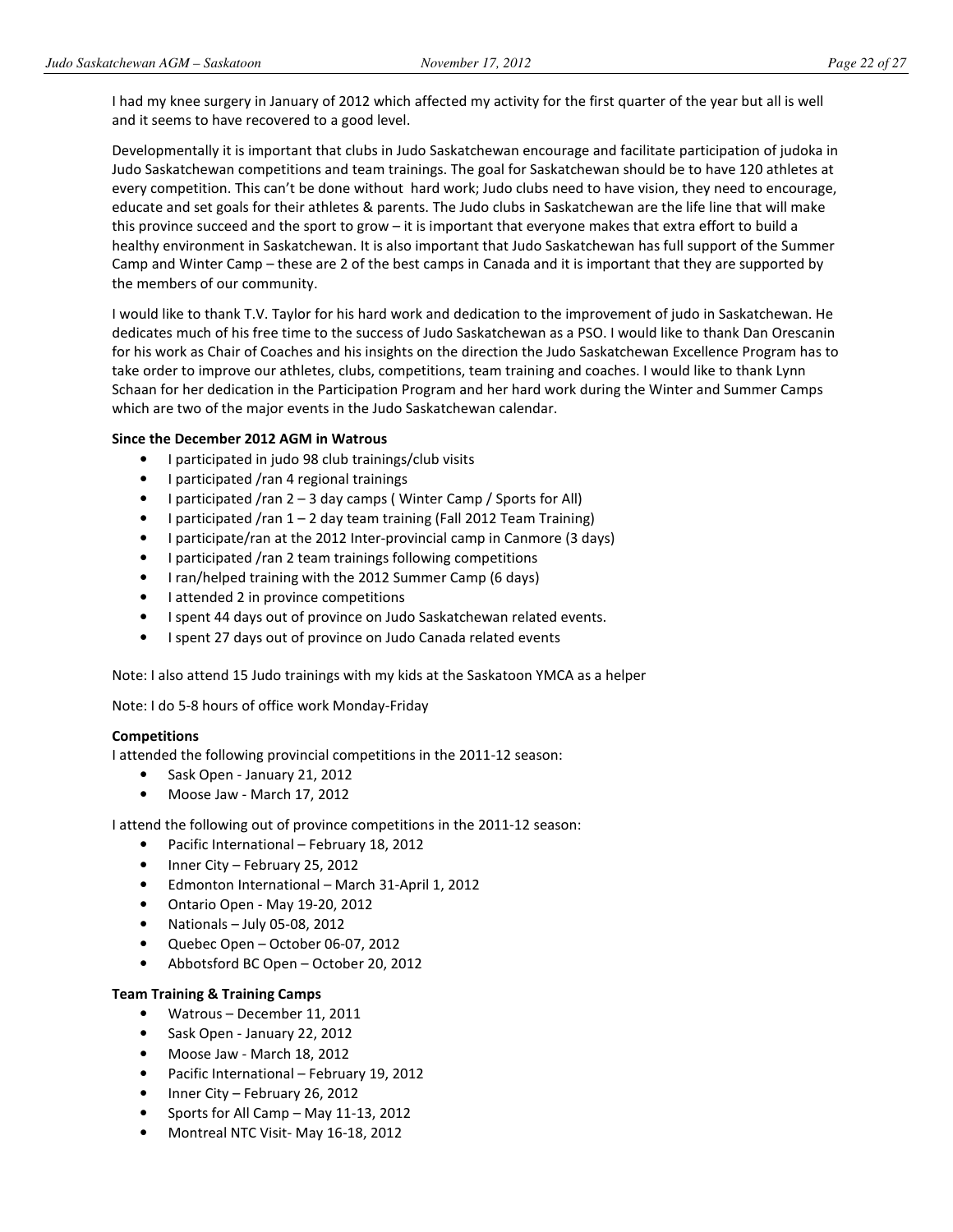- Jason Morris Camp May 21-25, 2012
- Inter-Provincial Camp Canmore June 01-03, 2012
- National Camp Toronto July 9-12, 2012
- Judo SK Summer Camp August 5-11, 2012
- Prince Albert Team Training September 22-23, 2012
- QC Open National Camp October 08-10, 2012
- Abbotsford BC Team Training October 21, 2012

# Regional Trainings

- Pense May 08, 2012
- Moose Jaw June 16, 2012 (1 day)
- Lloydminster June 23, 2012 (1 day)
- $\bullet$  Pense June 28, 2012

I have helped developed the following programs/events during the past season:

- A) Canada Winter Games Program
- B) Coaches Retreat: Peter Gardiner
- C) High Performance Selection Criteria
- D) Sport Science Program & Strength Program
- E) Judo Saskatchewan Monthly Update Program
- F) 2011 Winter Camp / 2012 Summer Camp Coordination
- G) Judo Saskatchewan Athlete Promotional & Sponsorship program
- H) Judo Saskatchewan HPPI Committee (Sask Sport)
- I) NCCP Programs

I respectfully move acceptance of my report. Ewan Beaton

# æ

# Grading Board Report

The following are the present Judo Saskatchewan Grading Board Members:

Robb Karaim, Chairman (Godan) Robert Beaumont, (Godan) Allan Few, (Godan) Brian Cook, (Godan) Pat Pattison, (Yondan) John Renouf, (Yondan) Kate Schneider (Sandan)

A minimum of three (3) grading board members are required for a grading.

The Judo Canada syllabus states that we must hold at least two Provincial Gradings per year. Gradings and Kata Clinic dates will try to be set in accordance with the Judo Sask Schedule of events, in efforts to avoid conflicting events.

Judoka must be a registered member in good standing with Judo Saskatchewan for the period of time they are claiming to be active. Judo Canada National Grading forms are completed in full (by the candidate and their sensei) and the required points and conditions must be met to qualify.

The Provincial Grading Board hosted only one grading since the last AGM as there were no candidates for the fall grading. Judo Saskatchewan also sent 3 candidates out of province for two other gradings.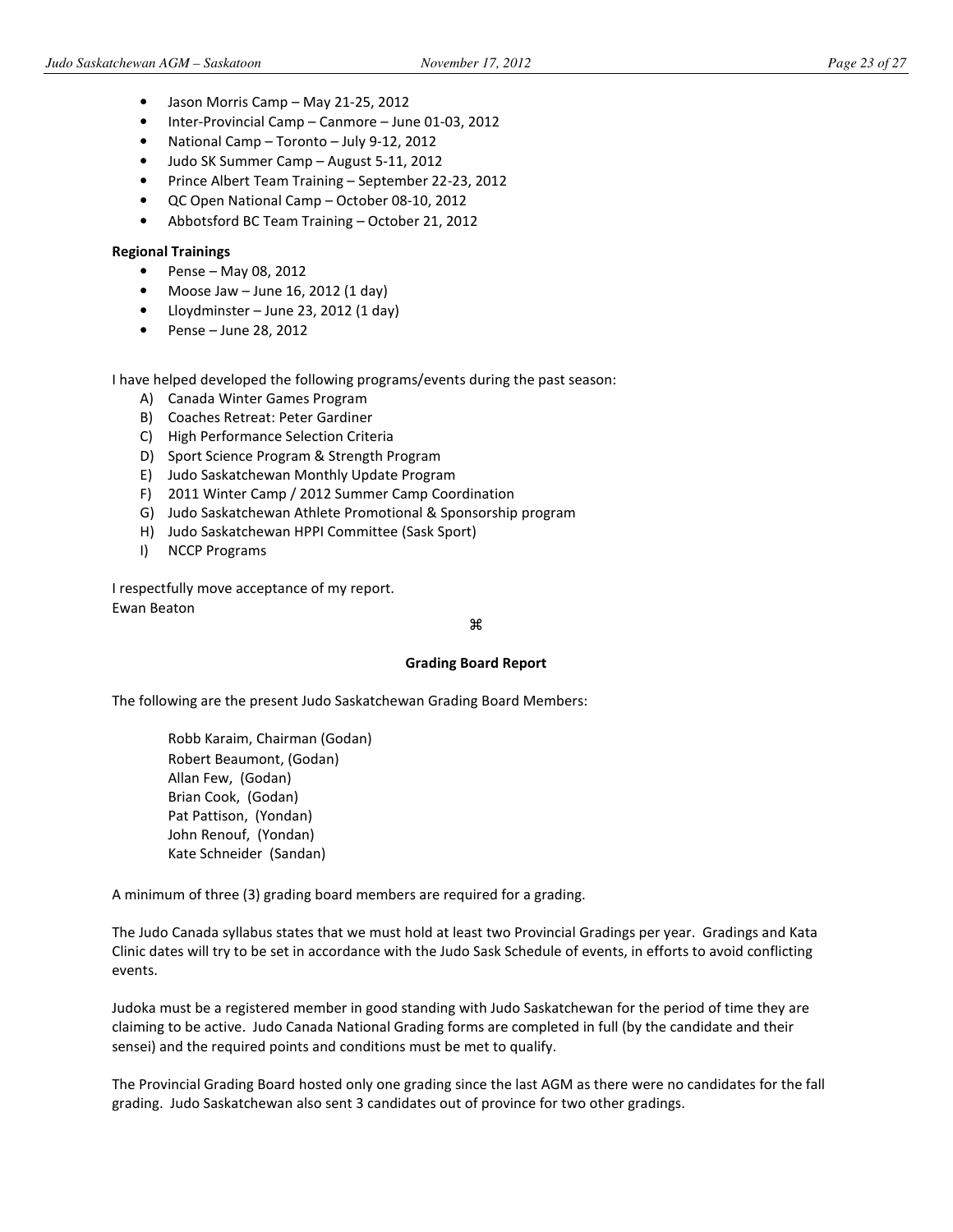Robb Karaim traveled to Winnipeg, MB on December 2, 2011 and passed his Godan examination in front of the Judo Manitoba Grading Board.

On May 6, 2012, Kim Bergey-Kaip and Toshi Shinmura traveled to Calgary , AB and they passed their Godan examinations in front of the Judo Alberta Grading Board.

There was a provincial grading held on June 9, 2012 in Regina. The following members were graded.

- SANDAN: Lorna Hattum-Snider
- SHODAN: Ross Kostron, Sean Morrison, Ray Ference and Christen Chambers

The Judo Saskatchewan membership had four different clinics provided for them this past year. They were as follows:

- January 22, 2012 in Regina. Katame no Kata  $(1<sup>st</sup>$  set escapes) 7 people attended.
- April 14, 2012 in Saskatoon. Ju no Kata 11 people attended.
- May 12, 2012 in Regina. Shommeisho no waza 9 people attended.
- August 18, 2012 in Regina. Kime no Kata 16 people attended including 3 guest instructors from Judo Manitoba.

2012 - 2013 Kata Clinics:

- October 13, 2012 in Saskatoon. The kata will be Nage no Kata.
- May 2013. (Place and kata to be determined)

2012-2013 Gradings:

- November 18, 2012 in Watrous. (Grading notice is on the Judo Sask webpage)
- Spring grading will most likely be in June 2013. (Location to be determined)

The National Grading syllabus dated September 01, 2012 edition is the new syllabus approved by Judo Canada and all gradings will follow this protocol without exception.

2011-2012 Budget: \$2200. The Grading Board was just under (\$267.83) budget for last year.

I respectfully move acceptance of my report. Robb Karaim

æ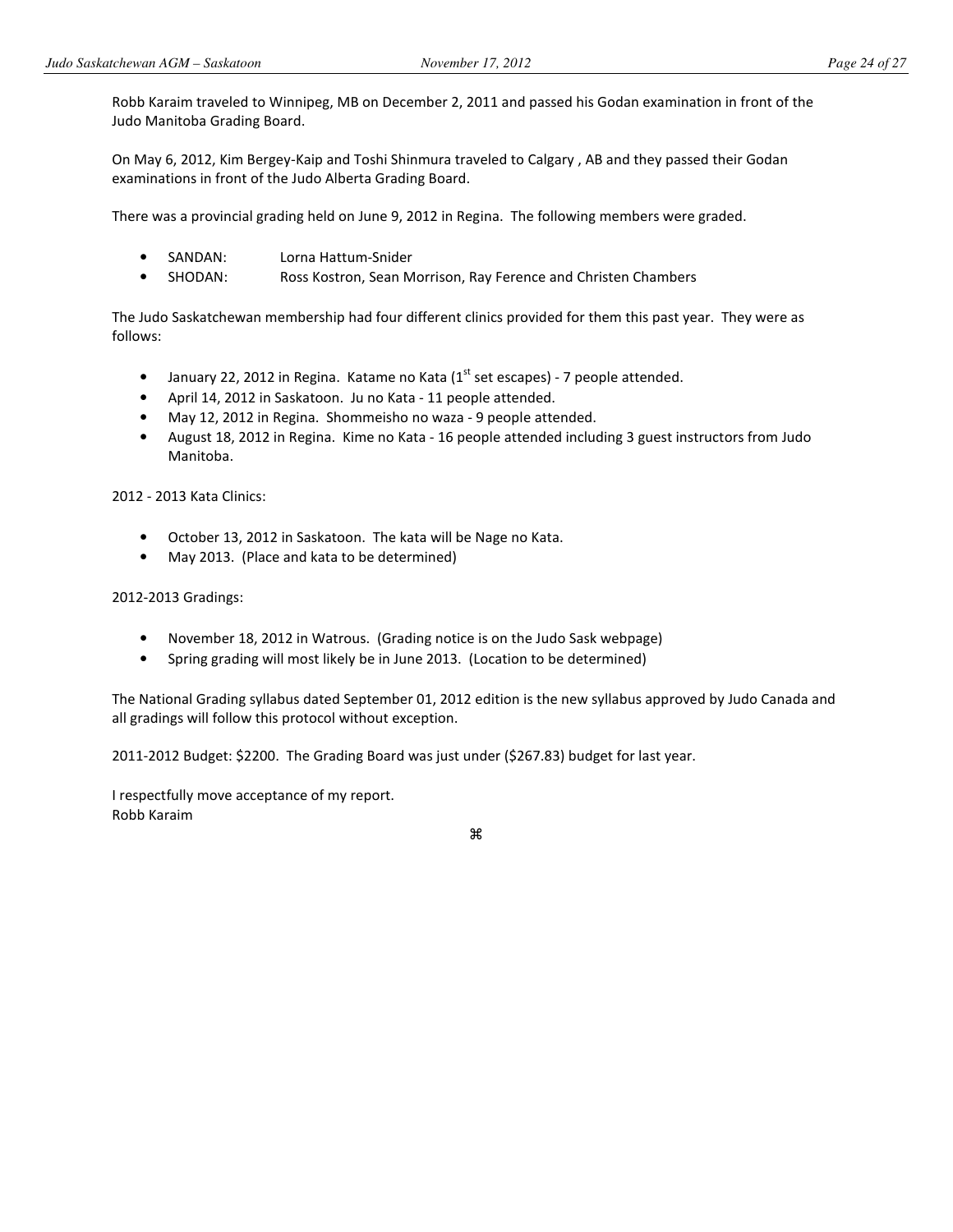# Official's Committee Report

Officials Committee:

- Robb Karaim (Chairperson)
- John Renouf
- Dale Berglund

The goal of the Referees Committee is to ensure that all referees are given proper guidance so they are able to develop to their full potential as referees. Many of our referees are still competitors and they are encouraged to continue in that direction as well.

Judo Sask currently has 45 active referees. Here is the breakdown of the referees at each level:

- $\bullet$  International  $C 1$
- National  $A 4$
- National  $B 3$
- National  $C 3$
- Provincial  $A 7$
- Provincial  $B 4$
- Provincial  $C 13$
- Novice  $-10$

There were a few gradings this past year as we had numerous referees at different levels requiring evaluation.

- International C Robb Karaim
- Prov A Mike Horvey
- Prov B Ross Kostron
- Prov C Jack Karaim, Tristin Hoffarth, Cole Manz, Maxx Karaim, Mike Clark, Matthew Pullar, Bryce Martindale

There will be a Provincial Referee Grading will be held in Swift Current on March 2, 2013. Additional gradings may be held depending on the need and development throughout the year.

This upcoming year looks promising as it is anticipated that we will see at least one referee graded at each National level and several people obtain Prov grades.

Referees who were selected by Judo Sask and traveled out of province this year.

Inner City, Winnipeg - Jim Wiens, Ryan Potts, Ross Kostron, Maxx Karaim, Blair Doige, Dale Berglund, Robb Karaim Pacific International - Robb Karaim, John Renouf, Pat Pattison Edmonton International - Blair Doige, Pat Pattison, Robb Karaim, John Renouf, Dale Berglund Ontario Open - Dale Berglund, Robb Karaim Canadian Championships in Toronto, ON - John Renouf, Dale Berglund, Robb Karaim Abbotsford Jr. Open - Mike Horvey, Robb Karaim

I respectfully move acceptance of my report. Robb Karaim

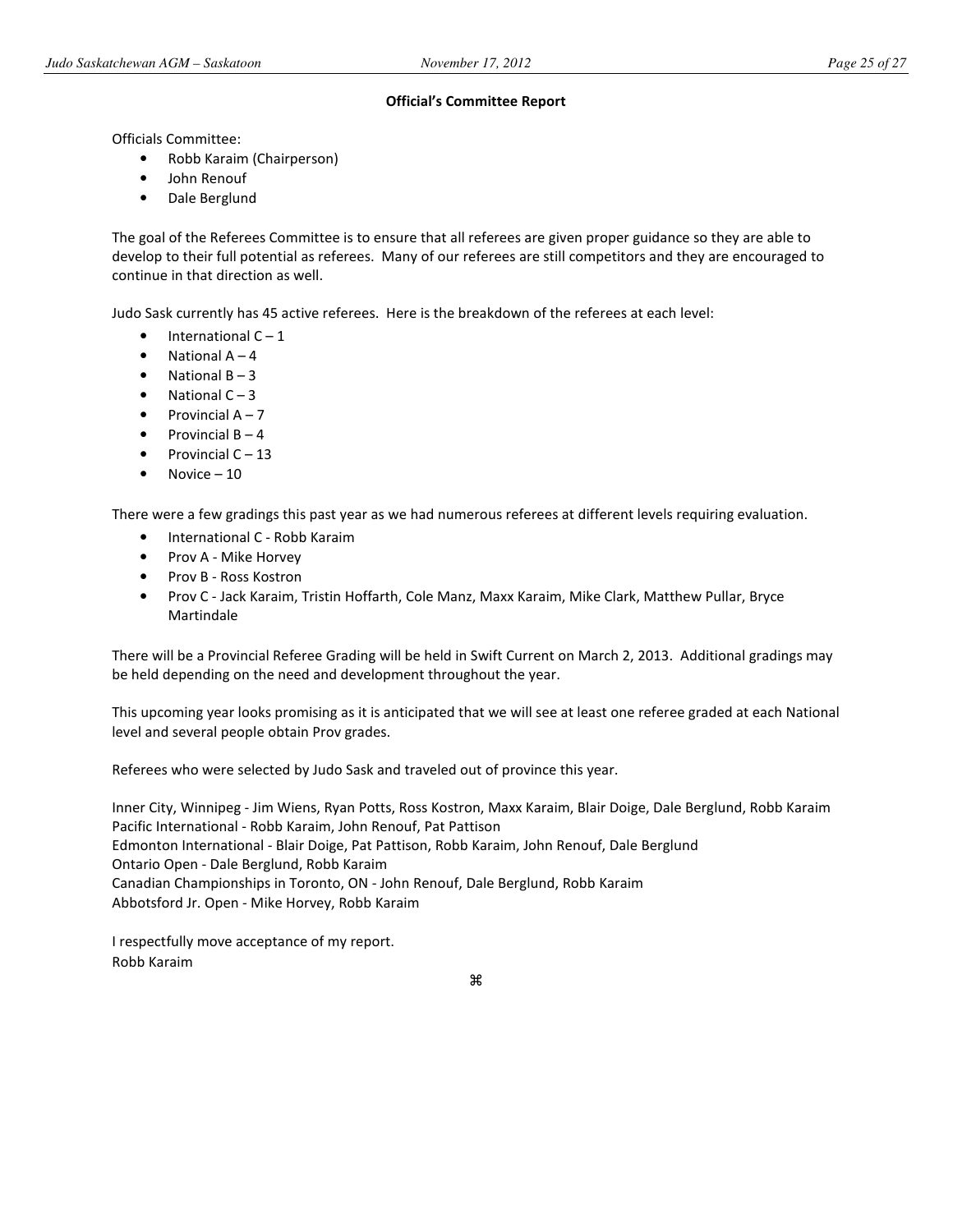# National Coaching Certification Program Report

# **NCCP**

Judo Saskatchewan held a Dojo Instructor Course in Saskatoon on November 2-4, 2012 with 7 candidates.

Judo Saskatchewan held a Dojo Assistant Course in Regina on October 19-21 with 10 candidates

# The following individuals completed their NCCP Training and are certified as a Dojo Instructor in the 2011/12 season:

- Mike Horvey Regina YMCA
- Blair Taylor Prince Albert
- Ian MacDonald Lloydminster (no longer a member of Judo Saskatchewan)

# The following individuals completed their NCCP Training and are certified as a Dojo Assistant in the 2011/12 season:

- Nicole Dyck Watrous
- Jeannine Yuen Regina YMCA
- Christen Chambers Lloydminster
- Sean Morrison Lloydminster
- Ami Inoue Lloydminster
- Ross Kostron Avonhurst

## NCCP Locker

The CAC and NCCP have created an online program that allows NCCP chair persons from each province to update information and to enter course directly into the NCCP database. In September I completed the Locker training and started to enter the information into the data base from the 2011-12season. It is a very useful database and program that will allow Judo Saskatchewan to stream line our certification process.

NCCP Certified coaches can access their transcripts and information through the Locker and by using their NCCP Number. They can also print out a card that indicates their certification if needed.

PD – Credits Update (recertification)

# Note: Judo Saskatchewan would like to welcome Dale Bergland to Saskatchewan. Dale has the qualifications to be a NCCP facilitator and ran the NCCP Dojo Assistant course in Regina in October.

I respectfully move acceptance of my report. Ewan Beaton